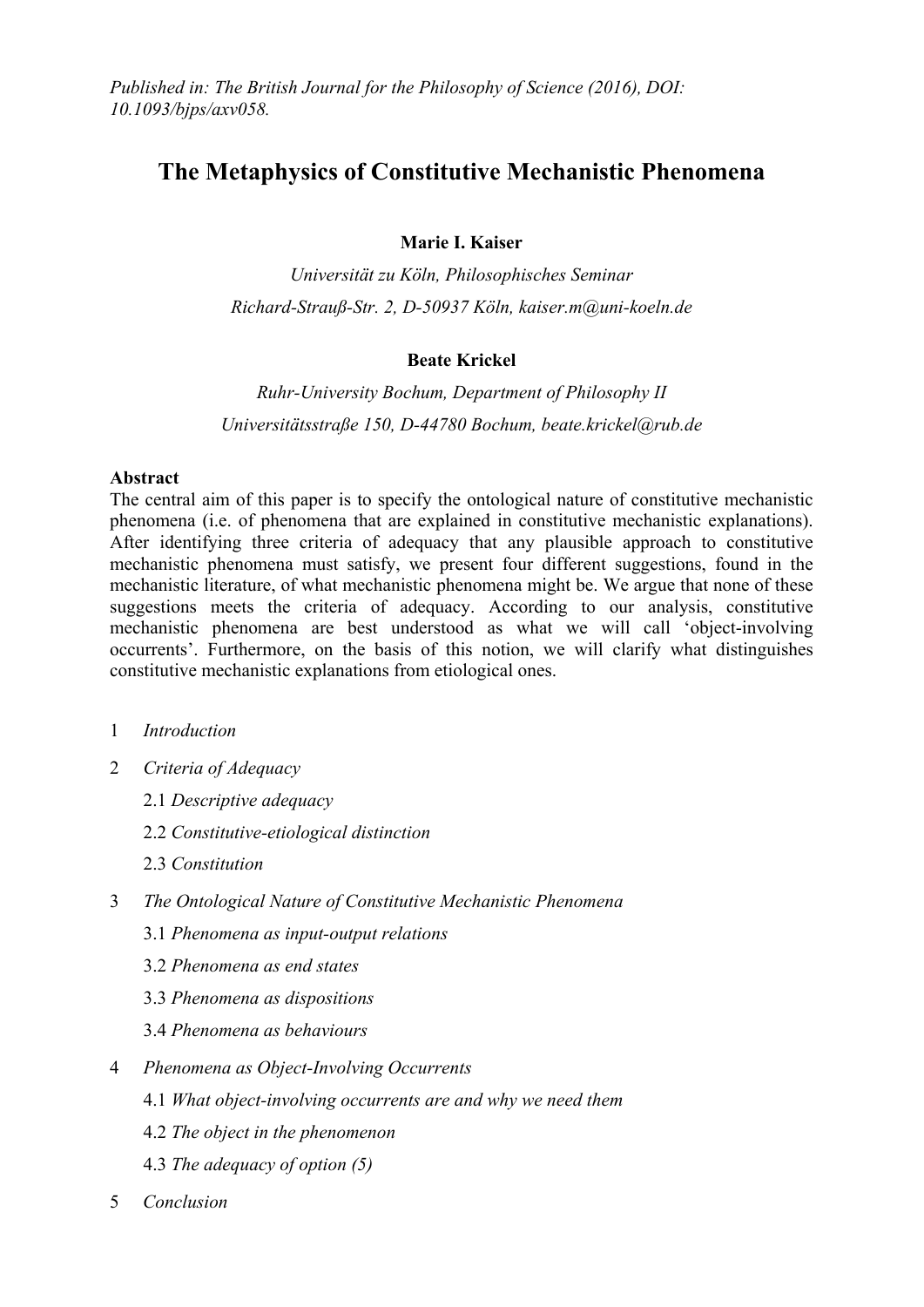#### **1 Introduction**

The notion of a phenomenon plays a crucial role in the debate about mechanisms and mechanistic explanation (hereafter 'MEx') that has become popular in the philosophy of the life sciences in the last two decades. A central claim of the so-called New Mechanists<sup>1</sup> is that scientific explanation consists in discovering and describing<sup>2</sup> mechanisms that are responsible for *phenomena*. There is an ongoing debate about what mechanisms are and what characterizes mechanistic explanation. Surprisingly, though, there is almost no discussion about the nature of phenomena in the context of the mechanistic approach (hereafter 'mechanistic phenomena'). The goal of this paper is to fill this gap by providing a coherent metaphysical analysis of constitutive mechanistic phenomena.

 Note that MExs (and their corresponding phenomena) are said to come in two varieties: etiological and constitutive MExs. The difference between these two types of MEx is that in etiological MExs mechanisms are said to *cause* phenomena, whereas constitutive MEx is grounded in a non-causal relation called *(mechanistic) constitution*<sup>3</sup> , which is supposed to hold between the mechanism and the phenomenon. Even though the New Mechanists also discuss etiological MExs,<sup>4</sup> in this paper we will focus on *constitutive* MEx for the following two reasons: first, constitutive MExs are central to the New Mechanistic approach. There is a vast literature discussing various phenomena that are explained by constitutive MExs (i.e. by MExs that explicitly refer to relations of constitution) such as the human heart pumping blood (Bechtel and Abrahamsen [2005], pp. 425; Bechtel [2006], pp. 29–30; Glennan [2010], pp. 257; Craver and Darden [2013], 98–117), a cell synthesizing proteins (Machamer et al. [2000], pp. 18–21; Darden [2002], pp. 357; Craver and Darden [2013], pp. 31–4, 164–7), long-term potentiation at synapses of neurons (Machamer et al. [2000], pp. 8–11; Craver and

<u>.</u>

<sup>&</sup>lt;sup>1</sup> Our paper focuses on Peter Machamer's, Lindley Darden's, and Carl F. Craver's (hereinafter 'MDC') position. Stuart Glennan's view about the metaphysics of mechanisms differs from MDC's view in some important respects: at least in his earlier publications, Glennan criticizes MDC's dualistic thesis that mechanisms consist of entities and activities and defends a monistic view about the ontological nature components of mechanisms ([2002]). Furthermore, Glennan seems to take bare objects like clocks or cars as mechanisms, even if they are not involved in a process (such as ticking or driving, [1996]).

<sup>2</sup> Defenders of the ontic view about scientific explanation (e.g. Craver [2014]) argue that MExs do not *refer to* mechanisms and are not *representations* of mechanisms, but that mechanisms themselves (which exist in the world) *do* the explaining and *are* the explanantia of MExs. Even though our account of constitutive mechanistic phenomena is compatible with both views, we stick to the received, more common view that explanations are representations, rather than things in the world itself.

<sup>&</sup>lt;sup>3</sup> The New Mechanists borrow the term 'constitution' from Wesley Salmon ([1984]). It must not be confused with the term as it is used in metaphysical debates (e.g. Baker [1997]). During the last years the notion of mechanistic constitution has gained increasing attention (e.g. Harbecke [2010]; Leuridan [2012]; Gillett [2013]; Baumgartner and Gebharter [2015]). But so far no approach has been developed that has found common acceptance.

<sup>4</sup> Among the examples of etiological MExs discussed are explanations of adaptive evolutionary outcomes (Skipper and Milstein [2005]; Barros [2008]; Glennan [2009]), of the fall of the Roman Empire (Glennan [2010], p. 259), and of developmental results such as the formation of a gamete (Glennan [2002], p. 349).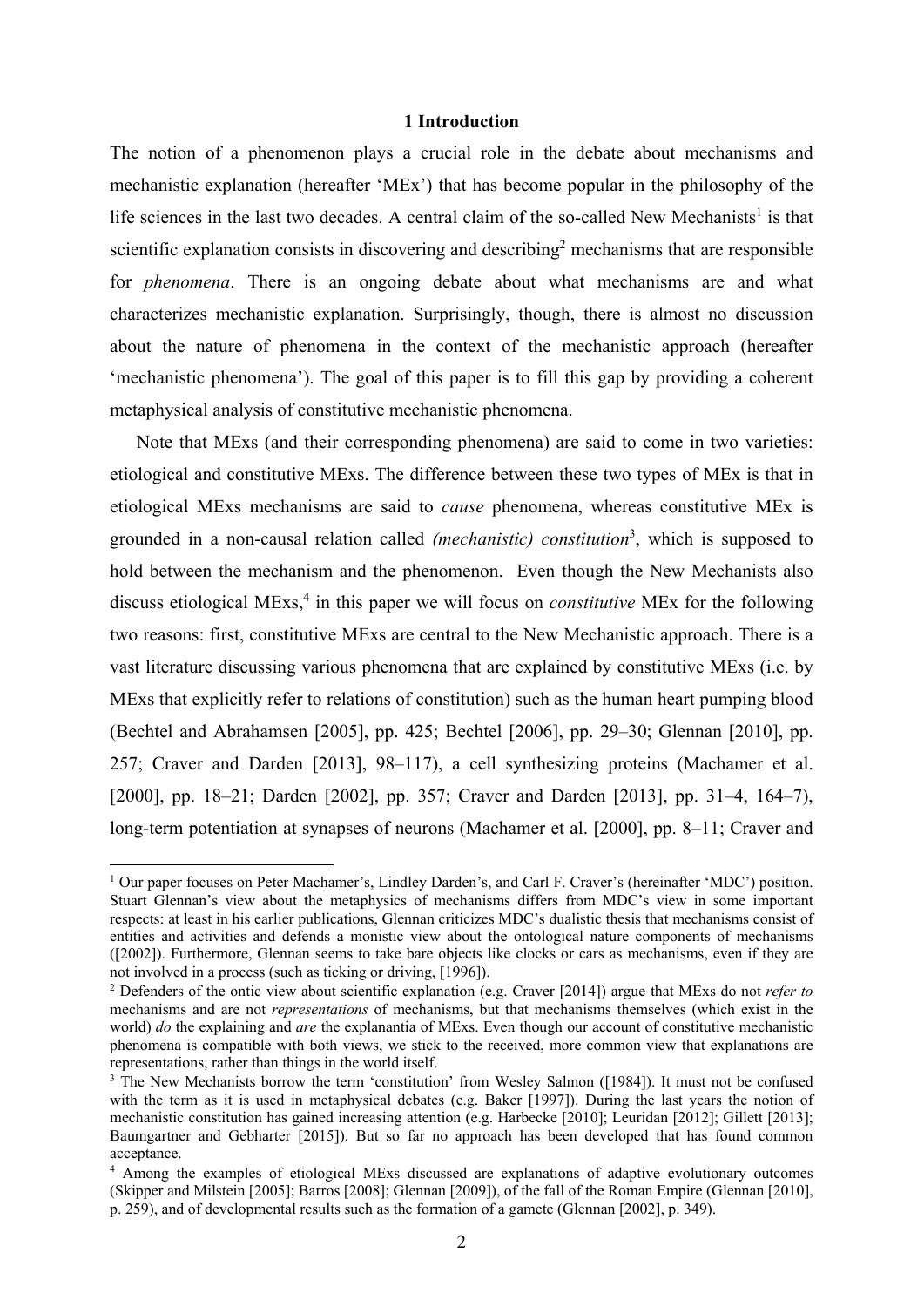Darden [2001], pp. 115–7; [2013], pp. 167–72; Craver [2007], pp. 65–72), spatial memory of humans (Craver [2007], pp. 165–70; Bechtel [2008], pp. 49–88; Bechtel and Richardson [2010], pp. 134–44), and cellular respiration (Bechtel [2006], pp. 36–7; Bechtel and Richardson [2010], pp. 51–9, 72–88).<sup>5</sup> Constitutive MEx are at least as important to the New Mechanists as etiological MEx. Second, contrary to etiological mechanistic phenomena, the nature of constitutive mechanistic phenomena is far less understood. Etiological MExs are grounded in a causal relation between the mechanism and its phenomenon. Hence, etiological mechanistic phenomena are whatever the relata of causation are taken to be (e.g. events). Causation, events and related topics have long been the subjects of intensive discussions in metaphysics and in philosophy of science. In contrast, the notions of mechanistic constitution and of constitutive MEx have gained little philosophical attention to date.

So far, no explicit account of constitutive mechanistic phenomena has been provided. We think that such an account is essential to the mechanistic approach because the most central assumptions about constitutive MExs and constitutive mechanisms cannot be understood as long as one does not know what constitutive mechanistic phenomena are exactly. To see this, consider how three major claims of the New Mechanists hinge on the notion of a constitutive mechanistic phenomenon (note that the first claim applies also to etiological mechanistic phenomena):

- 1. Phenomena are the things that are *explained* by describing mechanisms.
- 2. Phenomena are the things that are *constituted* by mechanisms.
- 3. Phenomena are *individuative* for the mechanisms that constitute them.

The first claim states that phenomena are the things that are the objects of (constitutive) MExs; they are the things that are *explained* by describing the mechanisms that constitute them. Obviously, in order to understand what exactly MExs are, we also need to understand what the two parts of an explanation—the explanandum and the explanans—refer to. The explanans of a MEx (i.e. what does the explaining) is said to refer to a mechanism; the explanandum (i.e. what is to be explained) is supposed to refer to the phenomenon that is constituted (or caused) by the mechanism. Hence, we need to understand what mechanistic phenomena are in order to fully understand constitutive MExs. The second point has already

<sup>&</sup>lt;sup>5</sup> Other examples of constitutive MExs include the explanation of how cells convert light energy into chemical energy (i.e. photosynthesis; Tabery [2004]), of Mendel's law of independent segregation (Glennan [2002], pp. 346–7; Craver and Darden [2013], pp. 149–51), of the action potential (Craver [2007], pp. 114–21; Craver and Darden [2013], pp. 43–50), and of HIV replication in host cells (Steel [2008], pp. 55–8).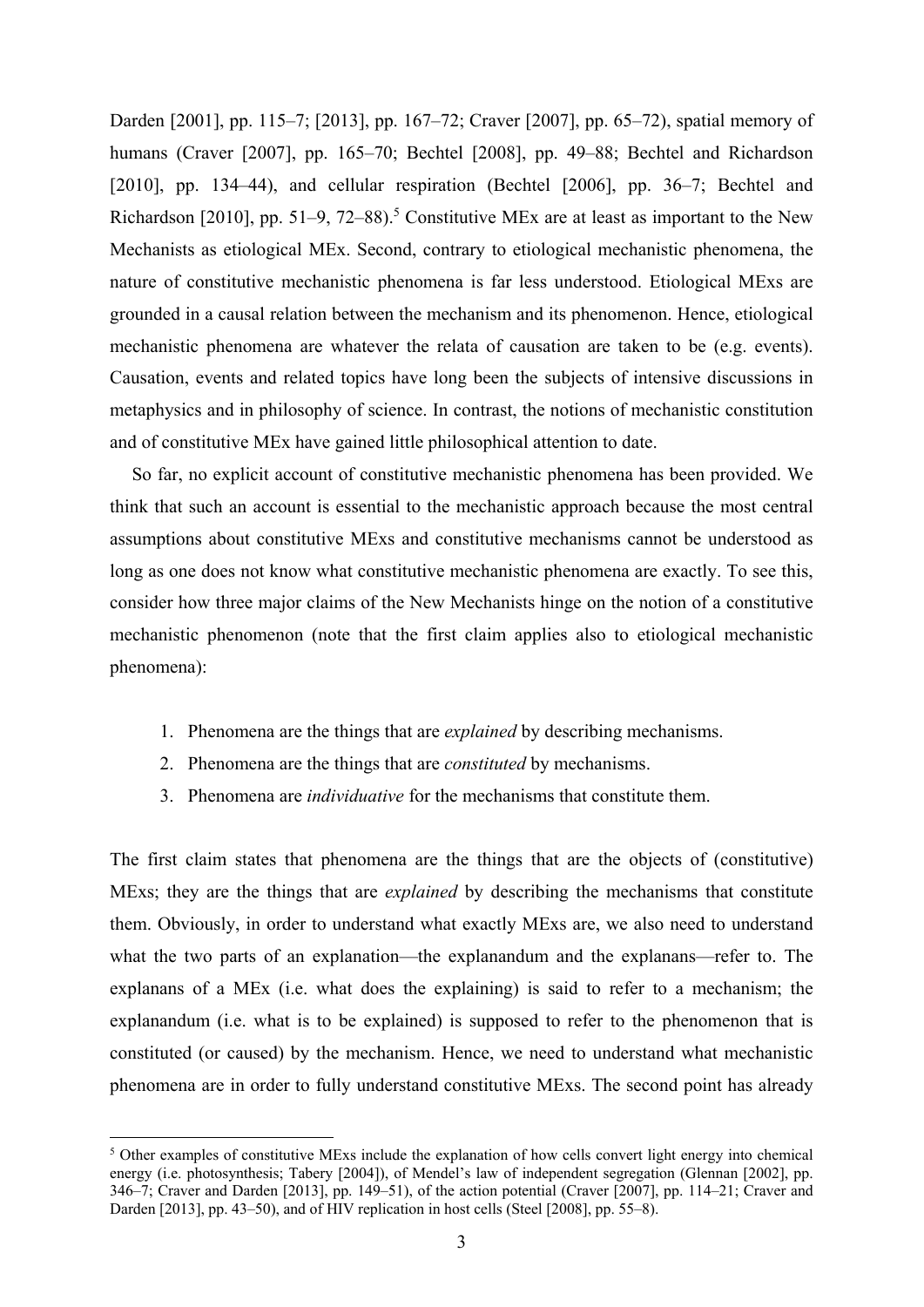been introduced: in the case of constitutive MExs, phenomena are supposed to be *constituted* by mechanisms. To understand this constitution claim we need to know *what it is* that is taken to be constituted by a mechanism. A third major claim of the New Mechanists is that mechanisms are *individuated* via the phenomena they explain (e.g. Glennan [2002], p. 344).<sup>6</sup> Roughly, a mechanism is held to consist of only those entities and activities that are *constitutively relevant* to the phenomenon the mechanism is supposed to explain (Craver [2007], pp. 139–60). The way in which the phenomenon is characterized thus determines the individuation of the mechanism, that is, it determines which entities and activities belong to the mechanism, and which do not (Craver and Darden [2001]). This implies that if we do not know what phenomena are, we cannot identify the components of mechanisms.

Given this importance of the notion of a phenomenon to the mechanistic approach, it is surprising that no account of mechanistic phenomena has been provided yet. Carl F. Craver refers to phenomena as '*S*'s  $\psi$ -ing' ([2007], pp. 7, 121, 140), where '*S*' is supposed to refer to a system, but it remains unclear what a system is and which system is meant. Many authors characterize the phenomenon to be explained in constitutive MExs as the 'behaviour of the mechanism as a whole' (Craver [2007], pp. 6, 161; Bechtel [2011], pp. 540; Leuridan [2012], pp. 401) but, as we will show in Section 3, this idea is inconsistent. In other passages Craver states that the phenomenon can be understood in terms of a 'complex input-output relationship' ([2007], p. 145) which seems to be incompatible with his idea that phenomena are 'acting entities' ([2007], p. 188). Besides these scattered claims no coherent account of constitutive mechanistic phenomena has been provided. The goal of this paper is to fill this gap. More specifically, our aim is to clarify what the phenomena of constitutive MExs are, how they are related to the mechanism and its components, and how they differ from phenomena that are explained by etiological MExs.

Our paper proceeds as follows: in Section 2, we introduce three criteria that any adequate approach to constitutive mechanistic phenomena must meet. In Section 3, we critically discuss four different suggestions of how the ontological nature of constitutive mechanistic phenomena could be spelled out that can be identified in the mechanistic literature. We reject the ideas that constitutive mechanistic phenomena are input-output relations (Section 3.1), end states (Section 3.2), dispositions (Section 3.3), or bare behaviours (Section 3.4). In Section 4, we develop an alternative account of constitutive mechanistic phenomena, according to which phenomena are concrete particulars that consist of a combination of an object (or system) and a behaviour, activity, process, event, or state (we will use the term

<sup>6</sup> This claim has come to be known as 'Glennan's law' (Illari and Williamson [2012], pp. 133).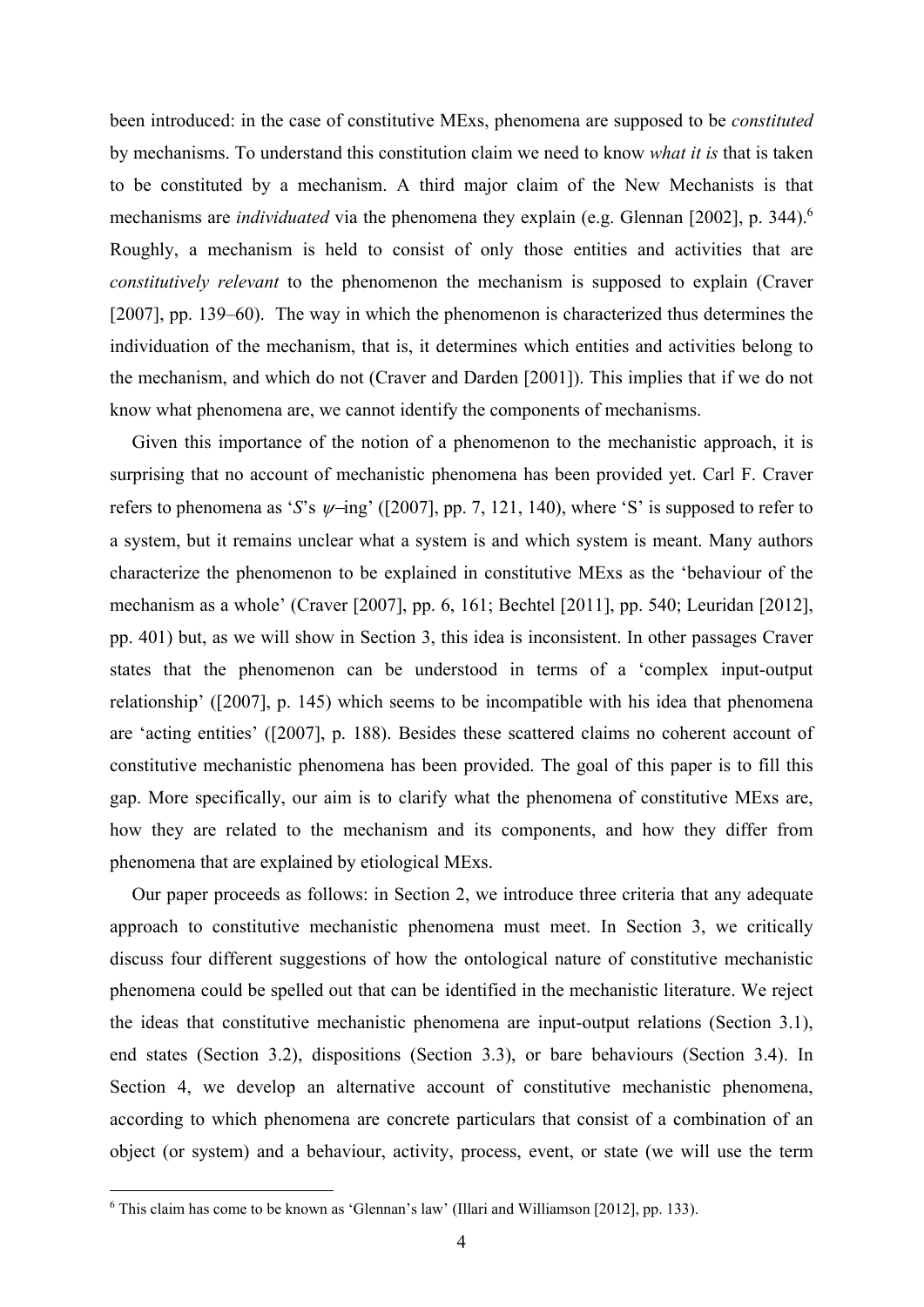'occurrent' to summarize these kinds of entities) in which the object is involved (Section 4.1). We elaborate on what the objects are that are involved in constitutive mechanistic phenomena (Section 4.2), and we conclude with confirming the adequacy of our account (Section 4.3).

# **2 Criteria of Adequacy**

In this section we identify three criteria of adequacy that a plausible metaphysics of constitutive mechanistic phenomena must satisfy. Providing these criteria is necessary because a problem arises when trying to specify what constitutive mechanistic phenomena are. Recall the three claims of the New Mechanists that we introduced in the introduction: constitutive mechanistic phenomena are the objects of explanation, they are constituted by mechanisms, and they are individuative for mechanisms. The problem is that, so to speak, we have free variables at both sides of these equations: not only does the concept of a mechanistic phenomenon remain unclear, but many notions on the right hand side are also in need of specification. It is not clear what distinguishes etiological from constitutive MExs nor what mechanistic constitution is supposed to be. Moreover, the notion of constitutive relevance that is central to the individuation of mechanisms is afflicted with problems. This raises the worry that the development of a metaphysics of constitutive mechanistic phenomena is rather arbitrary: one could just postulate what constitutive mechanistic phenomena are and specify the remaining concepts (of constitution, of constitutive relevance, and of etiological vs. constitutive MEx) respectively. In order to avoid this objection, we will introduce three criteria that constrain the adequacy of a metaphysical account of constitutive mechanistic phenomena: (C1) *descriptive adequacy*, (C2) *constitutive-etiological difference*, and (C3) *constitution*.

## **2.1 Descriptive adequacy**

The first criterion (C1) is inferred from a methodological (or *meta*metaphysical) claim about the goals and criteria of adequacy that the New Mechanists accept. All proponents of the mechanistic approach agree that they seek to develop a philosophical account that provides an understanding of how science *actually* works, in particular of why it is successful (and why it sometimes fails). For instance, Craver's theory of constitutive relevance is supposed to account for the different strategies ('interlevel experiments') that neuroscientists successfully use to identify components of mechanisms and to determine their boundaries ([2007], pp. 144–52). Likewise, the New Mechanists hold that a plausible philosophical analysis of the concept 'mechanism' must account for examples of mechanisms and MExs that are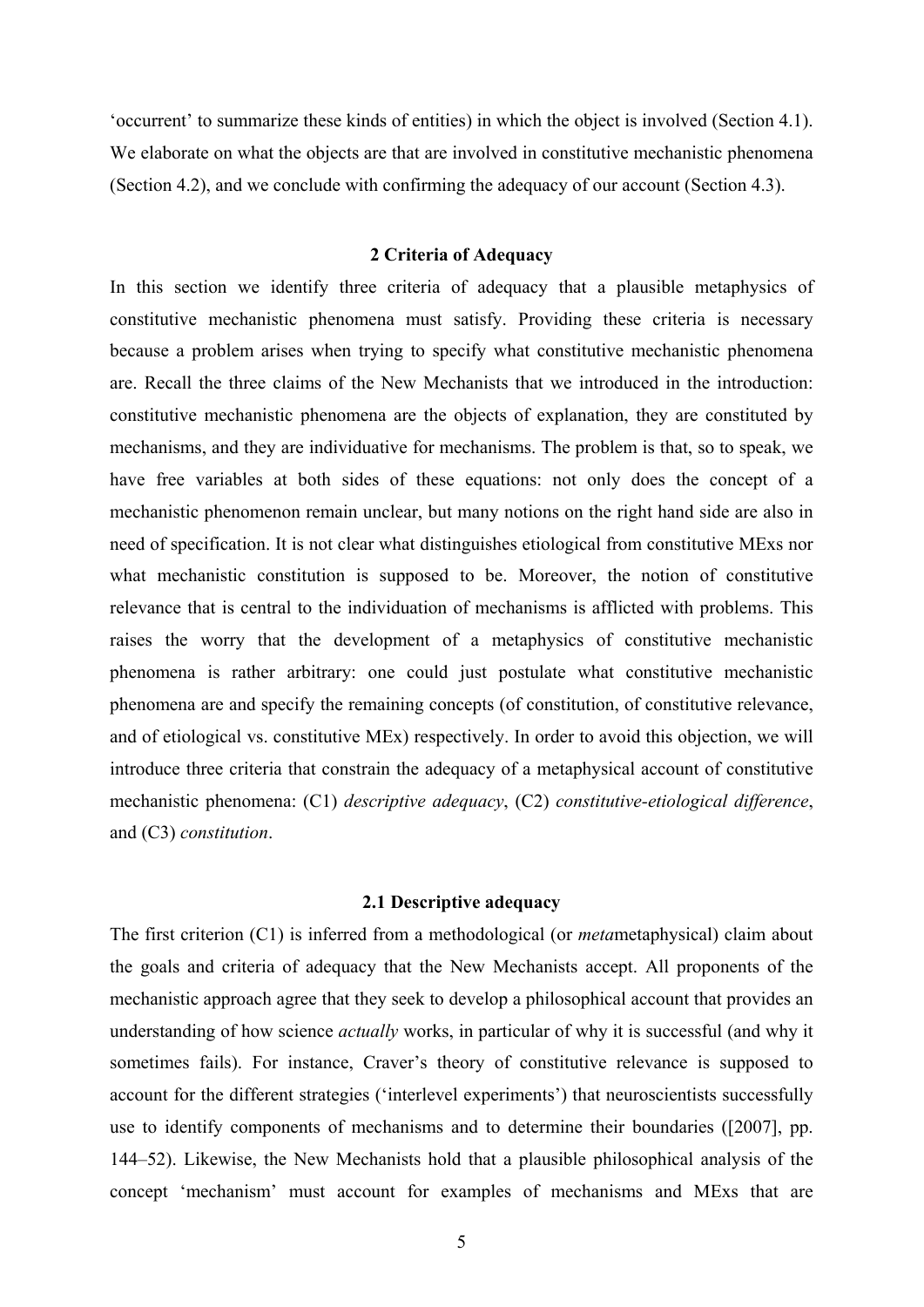considered paradigmatic and important to a certain scientific field, for example, because these mechanisms play a crucial role with regard to a specific scientific aim, such as the manipulation of the brain (Craver [2007]). This methodological stance might be characterized as being 'naturalistic' (Bechtel [2008]). Another way to put it is to say that the New Mechanists accept the criterion of 'descriptive adequacy' (Machamer et al. [2000], p. 8). This criterion states that a philosophical theory about science is adequate only if it correctly 'describes' actual scientific practice or the ontological commitments of for instance scientific explanations (see Kaiser [unpublished (b)]).

We think that this methodological stance also can be applied to metaphysical projects like ours. In other words, we associate our project of clarifying the metaphysics of constitutive mechanistic phenomena with the recent tradition of naturalized, scientific, or descriptive metaphysics (e.g. Ross et al. [2007]; Maudlin [2007], Callender [2011]).<sup>7</sup> A naturalistic metaphysician states that scientific practice or scientific knowledge (e.g. our best scientific theories and explanations) is crucial to how we should think about the world.<sup>8</sup> For our case, this implies that any plausible metaphysics of constitutive mechanistic phenomena must account for how phenomena are in fact characterized in constitutive mechanistic explanations, models, theories, and investigative practices of the life sciences. In other words, a metaphysical thesis about what constitutive mechanistic phenomena are is descriptively adequate only if it captures paradigmatic and important examples of phenomena that are successfully constitutively-mechanistically explained and investigated in scientific practice.<sup>9</sup> The examples of constitutive mechanistic phenomena that we consider in this paper are those that we take to be paradigmatic and important to the life sciences (e.g. because they are instances of successful science).<sup>10</sup> Among them are the contraction of a muscle fibre, the generation and transmission of an action potential, phototropism (i.e. plants growing in the direction of light), a rat showing spatial memory, the replication of DNA during cell division, and the coexistence of two species in an ecosystem. Since the New Mechanists also accept the methodological principle of descriptive adequacy and discuss primarily examples that *are*

<u>.</u>

<sup>&</sup>lt;sup>7</sup> Except for that we do not share the widespread reductionist view that only the physical sciences or only scientific theories are an adequate source of metaphysical claims.

<sup>&</sup>lt;sup>8</sup> For instance, Maudlin claims that 'when choosing the fundamental posits of one's ontology, one must look to scientific practice rather than to philosophical prejudice.' ([2007], p. 1) and Callender argues that '[l]aying bare the metaphysical assumptions of our best [scientific] theories of the world is a crucial and important part of understanding the world.' ([2011], p. 3).

<sup>&</sup>lt;sup>9</sup> Hence, we assume that, for instance, scientific explanations give rise to important metaphysical insights (e.g. into what constitutive mechanistic phenomena are). This, however, does not imply that epistemological relations (as explanatory relations) are confused with ontological ones (as relations of mechanistic constitution).

<sup>10</sup> What it means to identify paradigmatic and important examples is specified in Kaiser ([unpublished (b)]).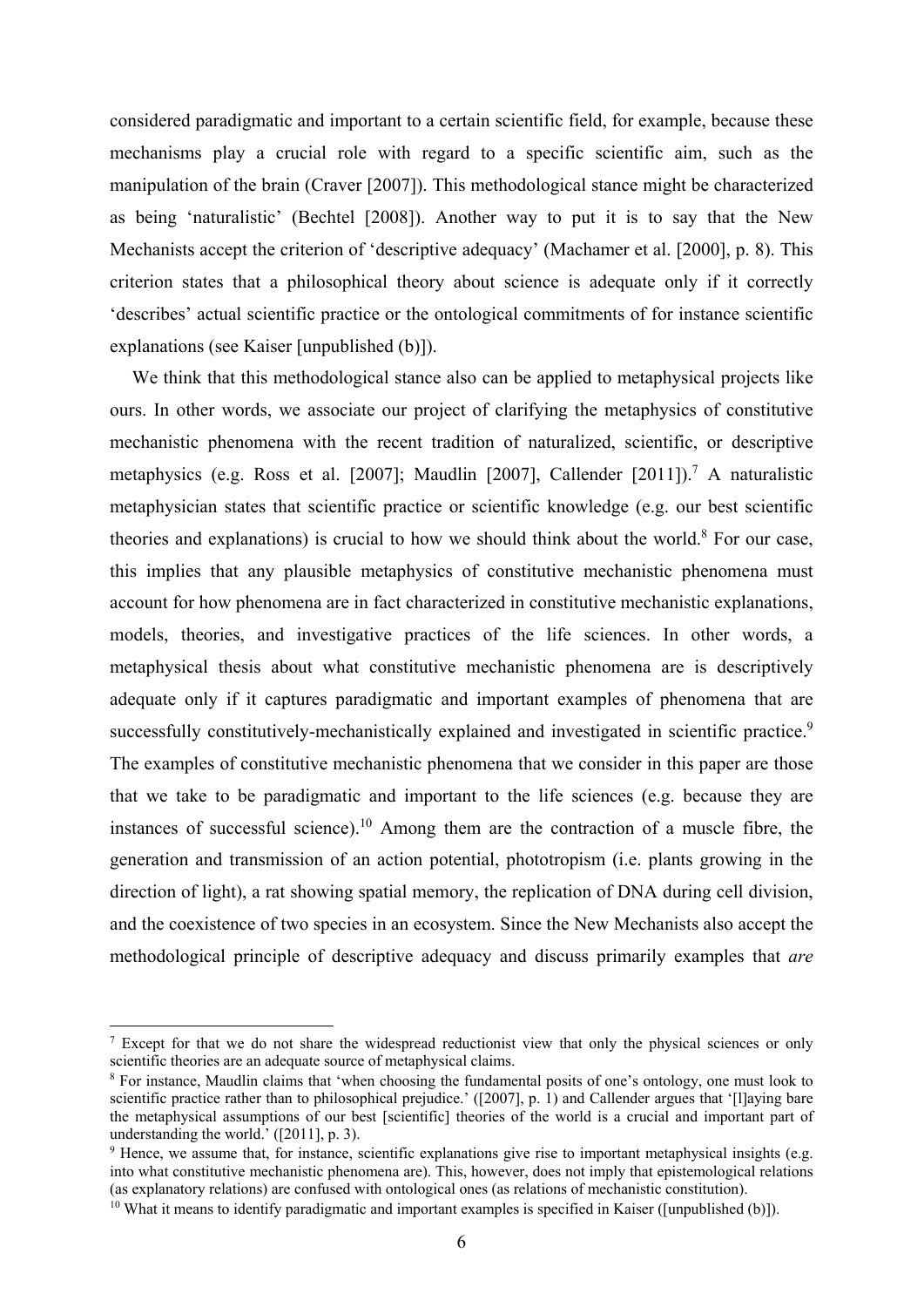paradigmatic and important to the life sciences we analyze several examples that are also covered by the mechanistic literature.

#### **2.2 Constitutive-etiological distinction**

The second criterion of adequacy (C2) relies on the claim that there exist two different kinds of MExs: constitutive and etiological ones (e.g. Craver [2007], p. 74).11 In *constitutive* MExs a phenomenon is explained by a mechanism that *constitutes* the phenomenon. This is often expressed by the phrase that a phenomenon is explained by its 'underlying mechanism' (e.g. Machamer et al. [2000], p. 16; Bechtel [2005]; Craver [2007], p. 140) and the constitutive relations described in constitutive MExs are said to give rise to different levels of organization (Craver [2007], pp. 163–95). We will say more about what constitution in this context means in the next section. The explanation of spatial memory is a much discussed example of a constitutive MEx: the relation between the phenomenon and the underlying mechanism in this case is depicted for instance as the relation between a rat navigating through the Morris Water Maze and the rat's hippocampus generating spatial maps (Craver [2007], pp. 165–70; see also Bechtel [2008], pp. 49–88; Bechtel and Richardson [2010], pp. 134–44).

In *etiological MExs*, in contrast, phenomena are explained by their preceding causes. A standard neuroscientific example of an etiological MEx is the explanation of neurotransmitter release (Craver [2007], pp. 22–8). Here, an event (the release of neurotransmitters into the synaptic cleft) is explained by its previous causes  $(Ca^{2+}-channels$  opening, influx of  $Ca^{2+}$ , the creation of a pore, and so on).

The crucial difference between constitutive and etiological MExs seems to be that in the former case the mechanism and the phenomenon are related by a *constitution relation,* which is supposed to be a non-causal relation, whereas in the case of etiological MExs the mechanism as a whole *causes* the phenomenon. An approach to mechanistic phenomena should not blur the distinction between these two types of MEx, but rather be compatible with it and provide the grounds for making sense of it.

One might object that a MEx can be etiological as well as constitutive. There are three possible interpretations of this claim: First, one might hold that a MEx is strictly speaking both. This amounts to a logical contradiction. Causation requires cause and effect to occur at different times, whereas constitution requires the constituent and the constituted entity to

<sup>&</sup>lt;sup>11</sup> The New Mechanists borrow the distinction between etiological and constitutive mechanisms from Wesley Salmon ([1984]). According to Salmon, constitutive mechanisms 'account for a given phenomenon by providing a causal analysis of the phenomenon itself', while an etiological explanation 'tells the causal story leading up to its occurrence' ([1984], p. 297).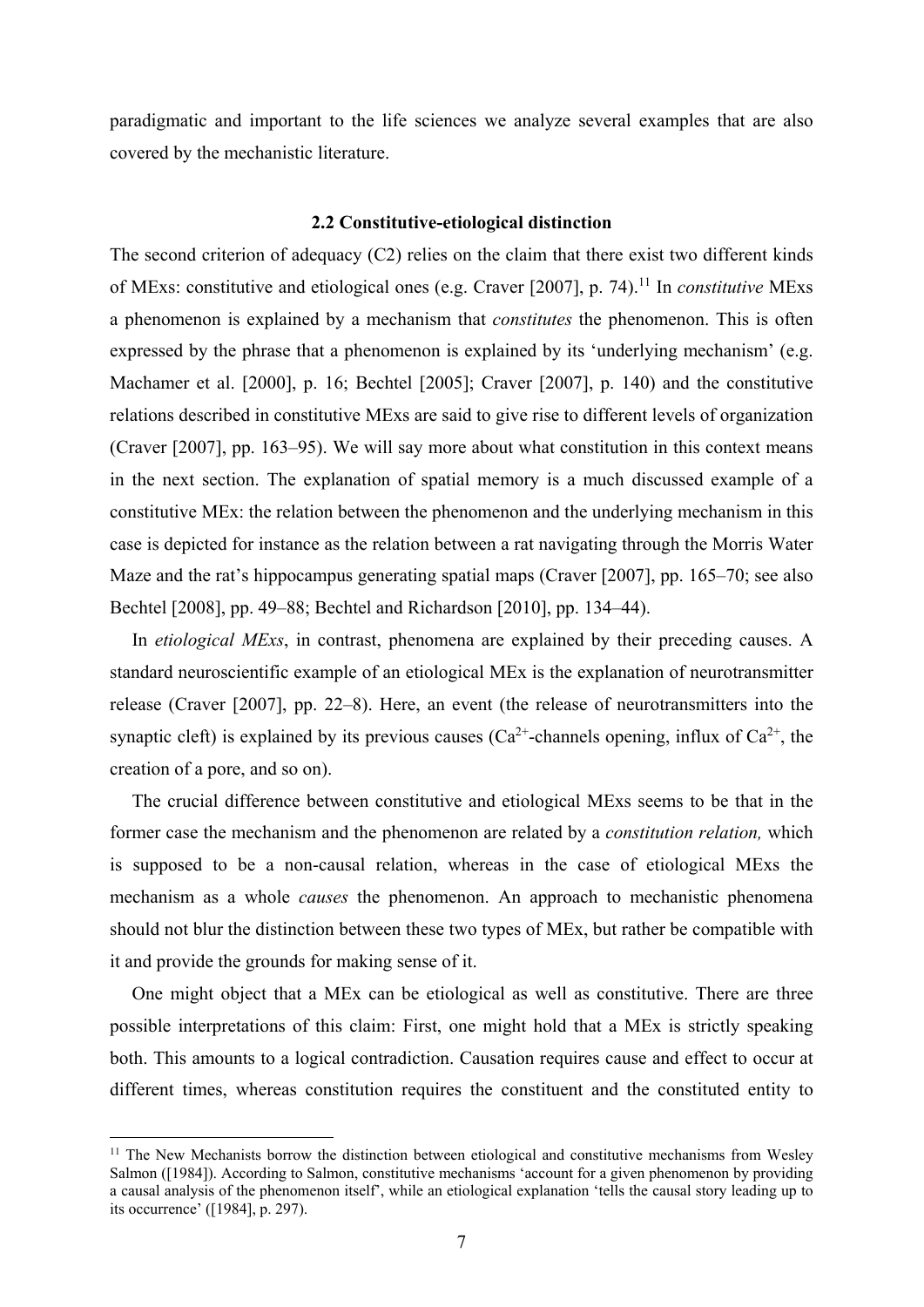occur at the same time. Second, one might hold that one and the same going-on in the world can be explained by providing an etiological MEx and by providing a constitutive MEx. For instance, one can etiologically explain protein synthesis by describing how a certain sequence of causes leads to the synthesis of a protein, or one can constitutively explain protein synthesis by referring to the components of a cell and describing how they act and interact such that the cell synthesizes proteins. On a closer inspection, however, it turns out that what we are explaining is not the same phenomenon, but two different phenomena: the etiological MEx explains the end-result (there being a protein) and the constitutive MEx explains the process of protein synthesis (we want to know what happens at every step of protein synthesis). Third, one might hold that some MExs have etiological as well as constitutive aspects. For example, mechanisms that constitute phenomena are usually triggered by some input that can be described as a cause of the mechanism. In some contexts, this input might be considered as a part of the explanation of the phenomenon (e.g. in the case of a neuronal signal triggering the mechanism of muscle contraction). One might hold that while the mechanism constitutes the phenomenon (and thus makes up the constitutive part of the explanation) the input causes the phenomenon (and thus makes up the etiological part of the explanation). We agree that this might be an accurate description of some MExs. Still, from a metaphysical point of view the two different aspects can be clearly distinguished.

#### **2.3 Constitution**

As we have pointed out, in constitutive MExs mechanisms are supposed to *constitute* phenomena. In a nutshell, our third criterion of adequacy (C3) states that constitutive mechanistic phenomena have to be such that they can plausibly be constituted by mechanisms. Since this criterion requires knowing what constitution is, we will begin with an explication of this notion.

The first thing to note is that the term 'constitution' (or 'constitutive', as in 'constitutive MExs') is a technical term invented by the New Mechanists that is not necessarily connected to the term 'constitution' as it is used in metaphysics (Craver [2007], pp. 108, fn. 1). Second, it is not entirely clear what the New Mechanists take constitution to be. Here, we will assume a rather weak and, as we think, uncontroversial notion of constitution that is based on (but not identical to) Craver's notion of *constitutive relevance* (Craver [2007], pp. 139–60):<sup>12</sup>

<sup>&</sup>lt;sup>12</sup> Other, more substantial accounts of mechanistic constitution are Harbecke ([2010]) and Gillett ([2013]).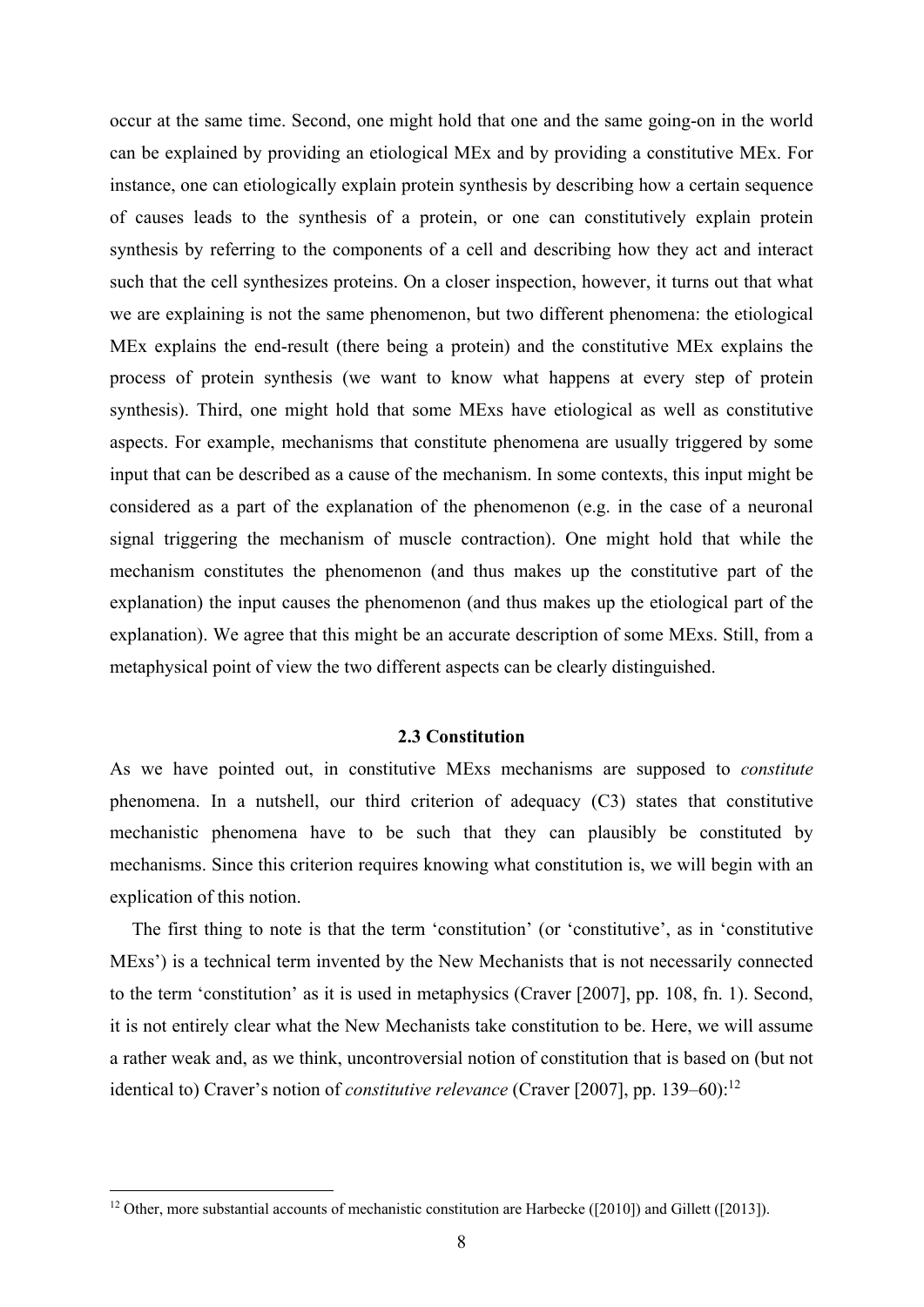(*Constitution*) The collection of those entities and activities that are constitutively relevant to a phenomenon *P* make up the constitutive mechanism *M* for *P*. In this case, the *M* is said to *constitute P*. 13

According to Craver, constitutive relevance is a binary relation between a mechanism's component, which is characterized as an 'acting entity', that is, as '*X*'s  $\phi$ -ing' ([2007], p. 145; more on this claim below), and a certain phenomenon, which is referred to as '*S*'s *ψ-*ing'.14 Craver identifies two conditions that must be satisfied for an acting entity  $(X<sup>s</sup> \phi - i\eta)$  to be constitutively relevant to a certain phenomenon (*S*'s *ψ-*ing):

(1) *Parthood condition*: *X* must be a *part of S,* and

1

(2) *Mutual manipulability condition*:  $X$ 's  $\phi$ -ing and  $S$ 's  $\psi$ -ing must be *mutually manipulable*.

Craver's characterization of constitutive relevance has recently been subject to criticism (see Leuridan [2012], Baumgartner and Gebharter [2015]). These criticisms mainly focus on the *mutual manipulability condition.* Since this condition is not central for our line of reasoning, we will not discuss these objections here. A further problem of Craver's account is that it is not clear what exactly '*S*' refers to (we will elaborate on this problem in Sections 3.5 and 4.2). A third problem is that Craver leaves open how the parthood relation should be spelled out in this context (see Leuridan [2012]). It is not clear whether the *parthood condition* requires only spatial parthood (between entities, i.e. objects) or temporal parthood as well (between activities, i.e. occurrences). Craver seems to have both in mind (at one point he adds in brackets that temporal inclusion is also required; [2007], p. 153) but he never explicitly states that. We will argue that *spatial* parthood is not always required for something to be a component in a constitutive mechanism (see Sections 4.2 and 4.3). Furthermore, there are good reasons to assume that the parthood condition also has to require temporal parthood between the  $\phi$ -ings and the  $\psi$ -ing. To see this, we need to have a closer look at what mechanisms are.

<sup>&</sup>lt;sup>13</sup> Note that constitutive relevance is only a *necessary* condition for constitution. Plausibly, the notion of constitution also implies that the mechanism (given a certain context) is *sufficient* for the phenomenon. Furthermore, we agree that constitution understood in this way is as problematic as Craver's approach to constitutive relevance. But we show that these problems either can be solved or do not influence the validity of our line of argument.

<sup>&</sup>lt;sup>14</sup> In contrast, constitution is a binary relation between the mechanism as a whole M (not one singular component) and the phenomenon P (i.e.  $S$ 's  $\psi$ -ing).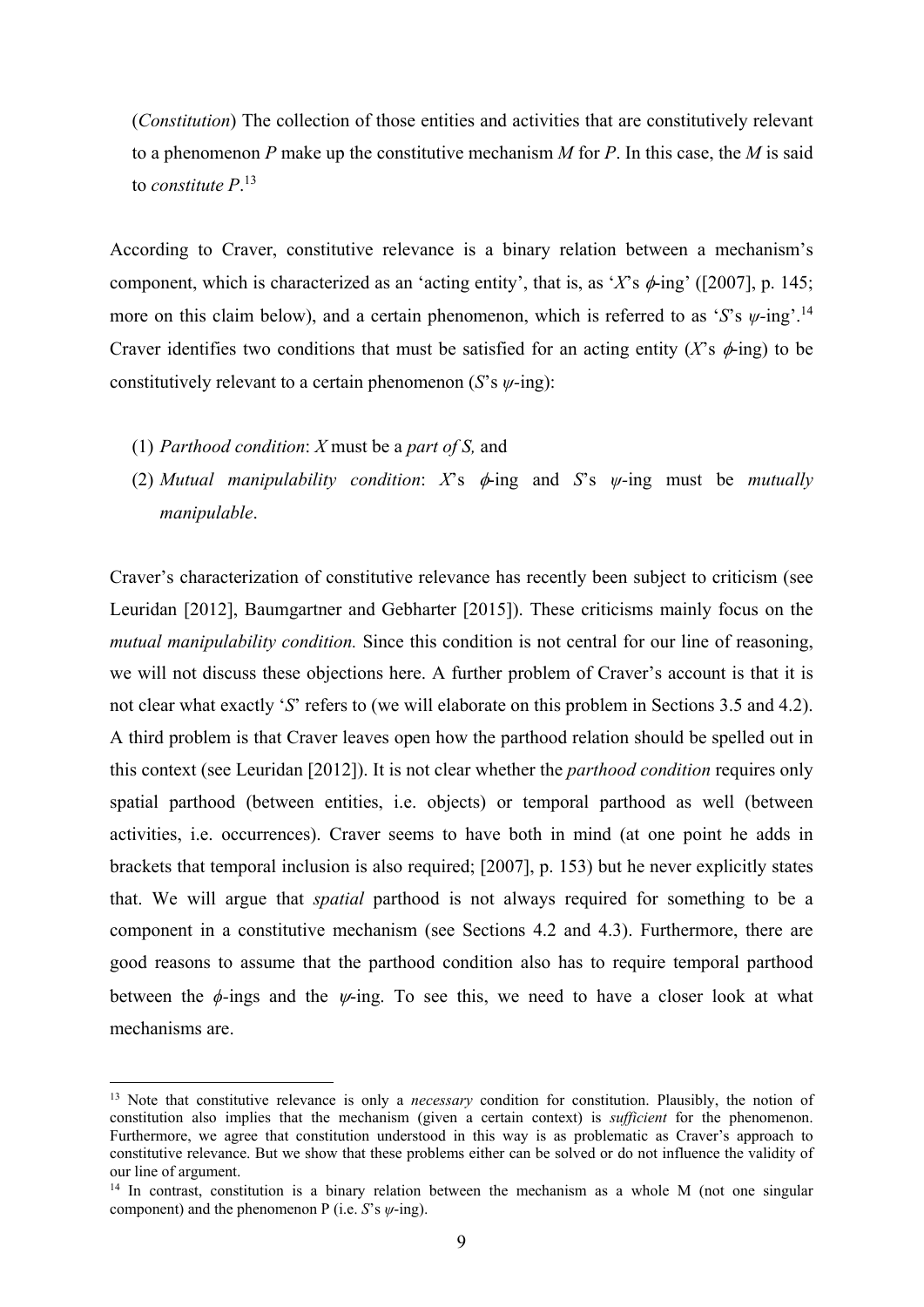There are various characterizations of mechanisms on the market. The following characterization summarizes the central ideas that are important for our purposes: 'a mechanism for a phenomenon consists of entities and activities organized in such a way that they are responsible<sup>15</sup> for the phenomenon' (Illari and Williamson [2012], p. 120). This characterization highlights one important feature of mechanisms: they are said to be composed of *entities* and *activities*. 16 This claim is often called 'entity-activity dualism' (see Machamer et al. [2000]; Machamer [2004]; Bogen [2008]; Illari and Williamson [2013]; for a different view see Glennan [1996], [2002]; for critical views see Tabery [2004]; Psillos [2004]; Campaner [2006]; Torres [2008]). The basic idea of this dualistic thesis is that mechanisms consist of components that belong to two distinct ontological categories: entities (which are conceived as material objects that have certain, relatively stable properties) and activities (which are the things that objects do or are engaged in).

We think that there are good reasons to characterize the components of mechanisms not in terms of entities and activities, but in terms of *objects* and *occurrents*. First, in metaphysical debates the term 'entity' is used as an umbrella term for everything that exists (according to a certain ontology). Hence, 'entity' might refer to properties, processes, relations, events, and so on, not only to material objects, as the New Mechanists understand this term. Instead of 'entity' we will thus use the term 'object' (or sometimes 'component object') to avoid misunderstandings.

Second, we see two major problems for the notion of an activity: on the one hand, activities are conceived of as irreducible and fundamental things that involve an unanalyzable kind of 'activeness' and 'productiveness' (see Machamer [2004]; Bogen [2008]; for a critic see Psillos [2004]; Krickel [unpublished]). We want our approach to be neutral with regard to the question of whether there exist irreducible activities in this problematic sense. On the other hand, the category of activities is unnecessarily narrow. It excludes, for example, states of objects such as the voltage-gated sodium channel being open. Furthermore, it excludes passive behaviours such as the release of calcium ions from the endoplasmic reticulum into the cytosol from being components of mechanisms. All we need for the purpose of the present paper is the claim that mechanisms are composed of objects and of the states, events, or

<sup>&</sup>lt;sup>15</sup> We think that the term 'is responsible for' is too vague and metaphorical. It should be replaced by the more precise terms 'constitutes' (for constitutive mechanisms) and 'causes' (for etiological mechanisms).

<sup>&</sup>lt;sup>16</sup> We are aware of the fact that other possible features of mechanisms, such as their start- and end-conditions and their regularity (for objections see Illari and Williamson [2012]; Bogen [2005]; Andersen [2012]; Craver and Kaiser [2013]; Krickel [unpublished]), may also be relevant in this context. For example, if it turns out that mechanisms are necessarily regular, then mechanistic phenomena are also necessarily regular. And if mechanisms have start and end conditions phenomena also have start and end conditions. The approach we will develop in Section 4 can easily be extended such that it captures these further features.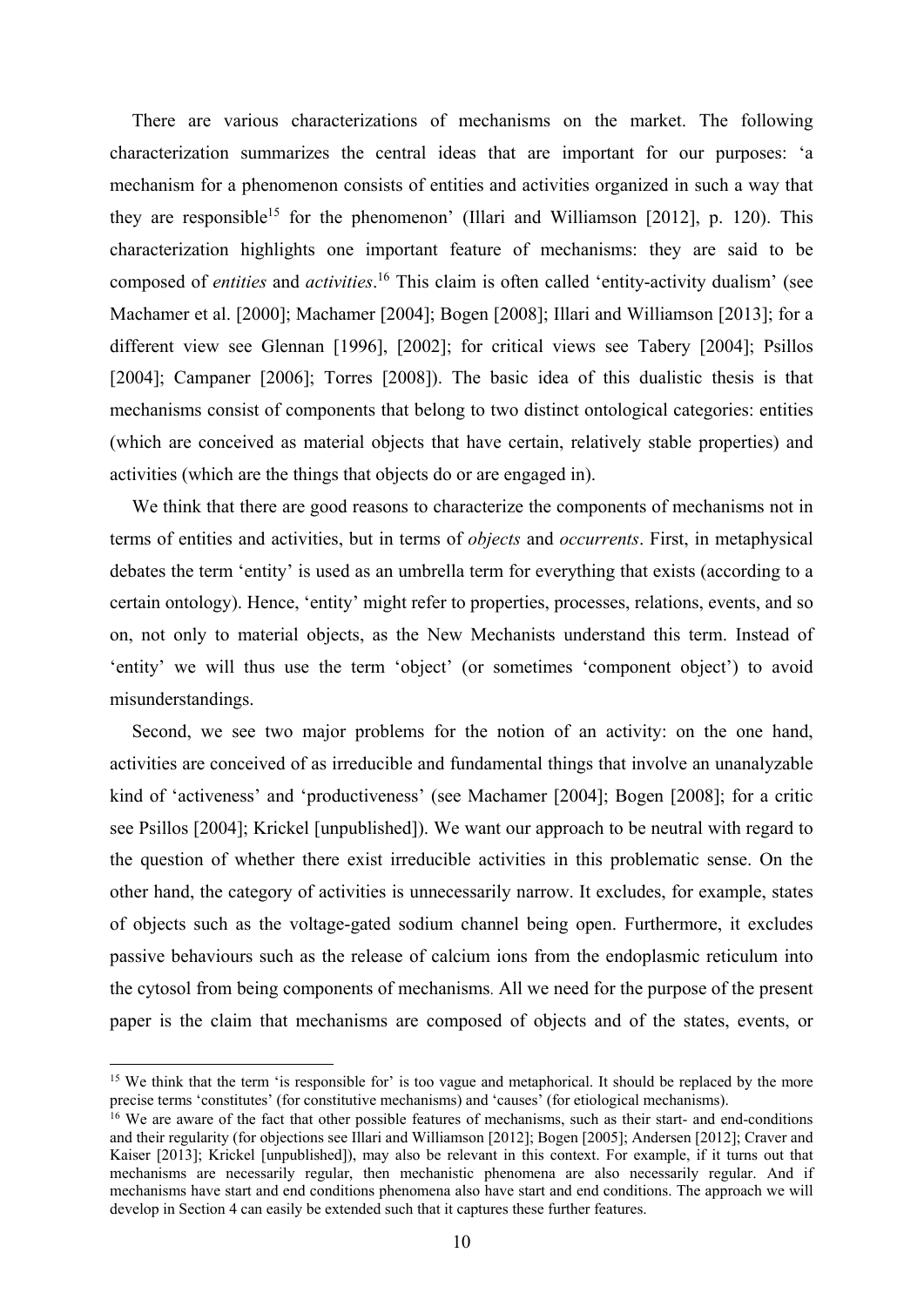processes in which these objects are (engaged). Activities are plausibly characterized as special kinds of processes (e.g. as causal processes that involve changes and an object that is 'active'—whatever that exactly means). We will thus speak of mechanisms as constituted by *occurrents*, rather than by *activities* (or 'operations', Bechtel [2006], [2008]) because we do not want our account of mechanistic phenomena to be committed to the problematic notion of an activity. We chose the term 'occurrents' because in metaphysics states, events, and processes are generally subsumed under this label. Examples of occurrents are football matches, muscle contraction, diffusion, and the like. We have to make one restriction with regard to the claim that mechanisms consist of objects and *occurrents*: Machamer et al. introduced the notion of an activity primarily to account for the fact that 'mechanisms do things', that '[t]hey are active' ([2000], p. 5). Whatever is meant by these quotes, the idea that 'mechanisms do things' seems to exclude that mechanisms are composed of states that merely consist in the *instantiations of dispositions* (rather than in their manifestations). Hence, our claim that mechanisms consist of occurrents is restricted to events, processes and states that do not merely consist in the having or instantiation of dispositions (we will call them *nondispositional occurrents)*. Occurrents are usually contrasted with the category of *continuants*. Continuants are objects like tables, stones, cells, muscle fibres, and the like. It is not easy to specify the difference between occurrents and continuants. Intuitively, they differ in how they are spread out in time (see Simons [1991]): while continuants *exist* in time, that is, for a certain duration, occurrents *occur* during a certain time interval. Occurrents are *temporally extended* and have *temporal parts* in a way that continuants do not.<sup>17</sup> To sum up, we will assume that the 'entity-activity dualism' defended by the New Mechanists is better expressed in terms of objects (i.e. continuants) and occurrents (see Krickel [unpublished] for more detailed arguments).

Now, let us come back to Craver's characterization of constitutive relevance and his parthood condition. Since constitutive mechanisms are composed of objects that are engaged in occurrents and are thus not only extended in space but also in time, it is plausible to assume that constitutive relevance requires not only spatial parthood<sup>18</sup> (between the components objects, the *X*s, and the *S* in the phenomenon) but also *temporal parthood*: an occurrent (*ϕ*ing) is a component of the mechanism for a certain phenomenon ( $S$ 's  $\nu$ -ing) only if it *occurs* 

<sup>&</sup>lt;sup>17</sup> In some sense continuants are also temporally extended: since continuants necessarily exist in time and space, they have to exist for a certain time interval (it makes no sense to hold that they exist only at time points). Another attempt to characterize the difference between continuants and occurrents is to claim that the former are wholly present at each moment they exist, whereas the latter are spread out in time and thus are wholly present only given a certain time span (see Lewis [1986]; Simons [1991]; Smith [2012]).

<sup>&</sup>lt;sup>18</sup> Note that in Sections 4.2 and 4.3 we criticize the spatial parthood condition and argue that it should not be interpreted as a necessary condition.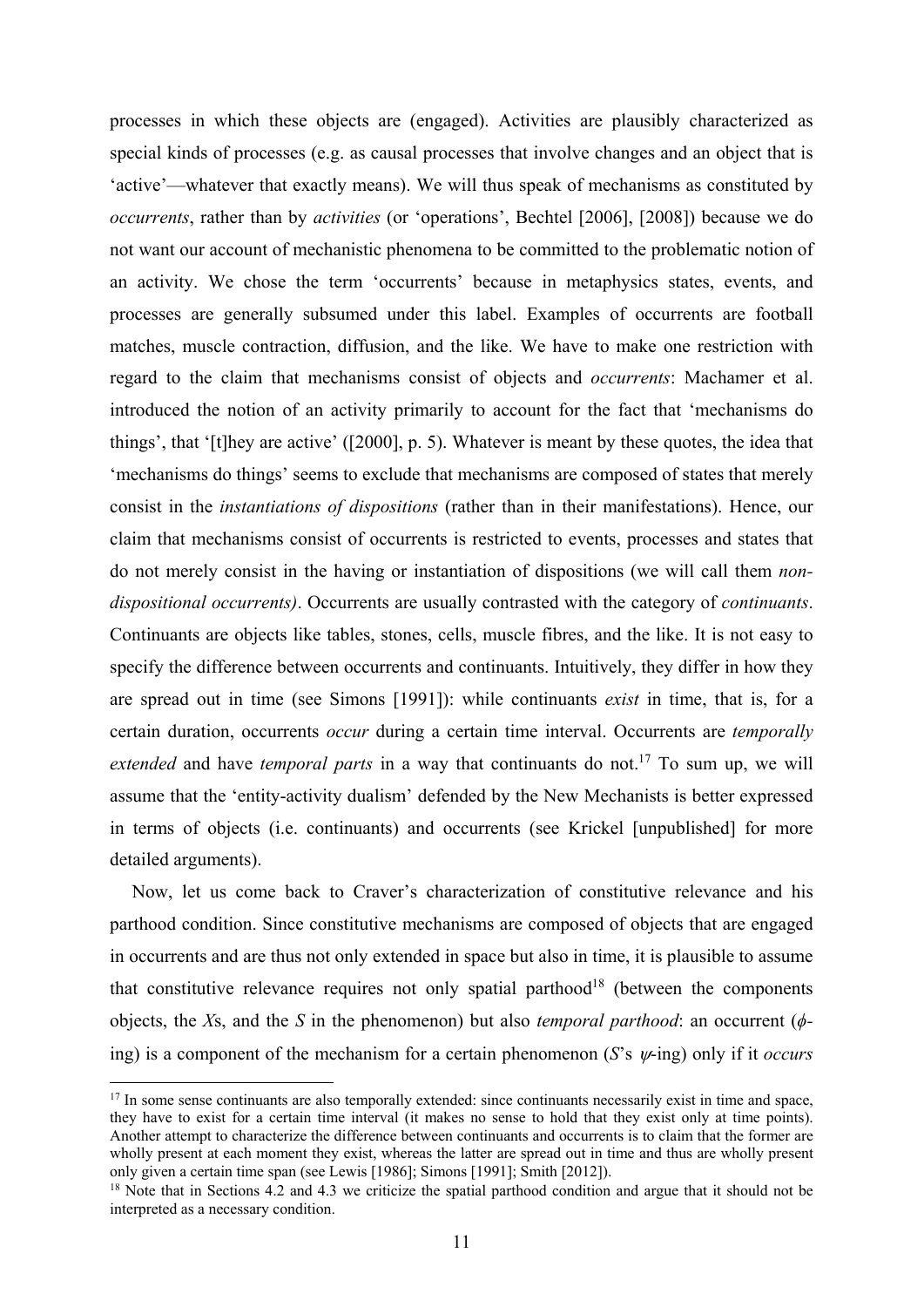*during* the phenomenon's occurrence (the  $\psi$ -ing), that is, only if the  $\phi$ -ings are temporal parts of the  $\psi$ -ing. If we took the parthood condition to involve only spatial parthood between mechanistic component objects and phenomena objects this would have odd consequences given that mechanisms are also composed of occurrents. For example, a particular occurrence of an ion-channel opening at ti can only be a component of the mechanism for a particular occurrence of the action potential that occurs during a time interval including ti. It cannot be constitutively relevant for an action potential that occurs, for instance, two days later than ti. Hence, Craver's parthood condition should be modified:

(1\*) *Parthood condition*: *X* must be a spatial part of *S*, and  $\phi$ -ing must occur during  $\psi$ -ing.

One consequence of this modified notion of constitutive relevance that is particularly relevant to our analysis is the following. Because constitutive relevance plausibly requires mechanistic components to occur *at the same place and time as the phenomenon*, phenomena must be entities that have spatial *and* temporal parts and that are spatially *and* temporally extended.

In sum, we take three criteria of adequacy to be crucial for any plausible metaphysical approach to constitutive mechanistic phenomena:

- (*C1*) *Descriptive adequacy*: An approach to constitutive mechanistic phenomena must account for how they are characterized in the explanatory and investigative practices of the life sciences.
- (*C2*) *Constitutive-etiological* An approach to constitutive mechanistic phenomena *difference:* must be consistent with and make sense of the difference between etiological and constitutive MEx.
- (*C3*) *Constitution*: Constitutive mechanistic phenomena must be such that they can plausibly be constituted by mechanisms. This requires that phenomena must have spatial and temporal parts, that is, that they must be spatially and temporally extended.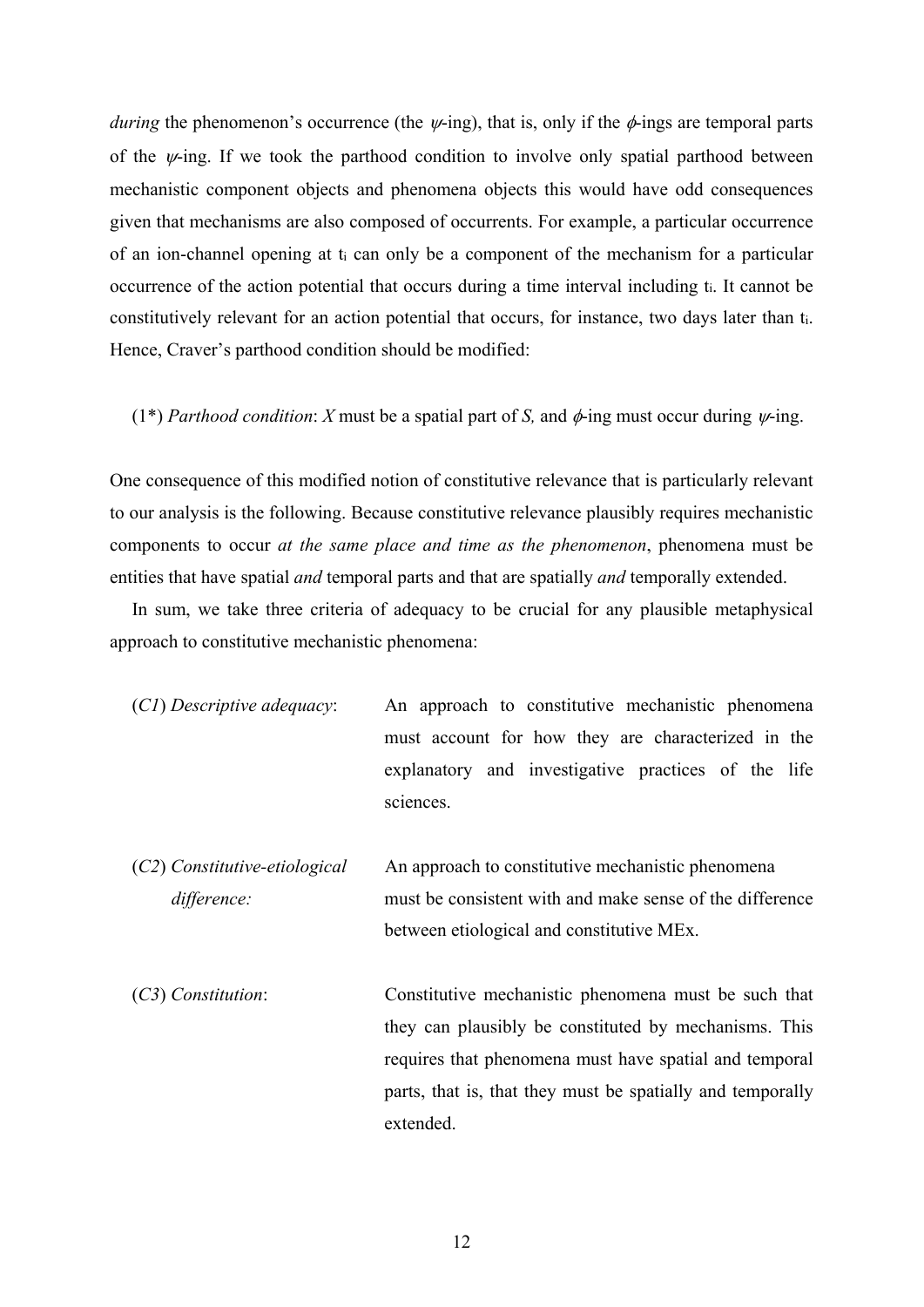In the next two sections we will put these three criteria to work. Our analysis will show that each of them provides important constraints on what is a plausible metaphysics of constitutive mechanistic phenomena.

#### **3 The Ontological Nature of Constitutive Mechanistic Phenomena**

In this section we identify and discuss four different ways of spelling out the ontological nature of constitutive mechanistic phenomena. Each of these four options is implicitly or explicitly suggested by different authors working on mechanisms and MExs. We will argue that none of these suggestions meet all criteria of adequacy developed in the previous section.

Here is an overview of the four possible interpretations of the ontological nature of phenomena we are going to reject, plus our own suggestion (option 5):

| The phenomenon is a complex input-output relationship. |
|--------------------------------------------------------|
| (Cummins [1983]; Craver [2007])                        |
| The phenomenon is the end state of a mechanism.        |
| (Craver and Bechtel [2007])                            |
| The phenomenon is a dispositional property/capacity.   |
| (Cummins [1983]; Ylikoski [2013])                      |
| The phenomenon is a behaviour. (Glennan $[2002]$ ;     |
| Craver [2007])                                         |
| The phenomenon is an object $(S)$ engaged in an        |
| occurrent ( $\psi$ -ing).                              |
|                                                        |

#### **3.1 Phenomena as input-output relations**

The first option is that phenomena explained by constitutive MExs are input-output relations. Following Robert Cummins ([1983]), Craver often characterizes constitutive mechanistic phenomena in this way (e.g. [2007], pp. 145, 214; see also Glennan [2002], p. 347, [2005], p. 445). That they refer to *constitutive* mechanistic phenomena (and not to etiological ones or to both) is indicated, for example, by the fact that when Craver talks about interlevelexperiments (which are methods for intervening into constitutive mechanisms) he assumes that '*S*'s *ψ*-ing can be understood as a complex input–output relationship' (Craver [2007], p. 145).

The suggestion that constitutive mechanistic phenomena are input-output relations can be interpreted in at least two ways: first, a phenomenon might be the input-event plus the output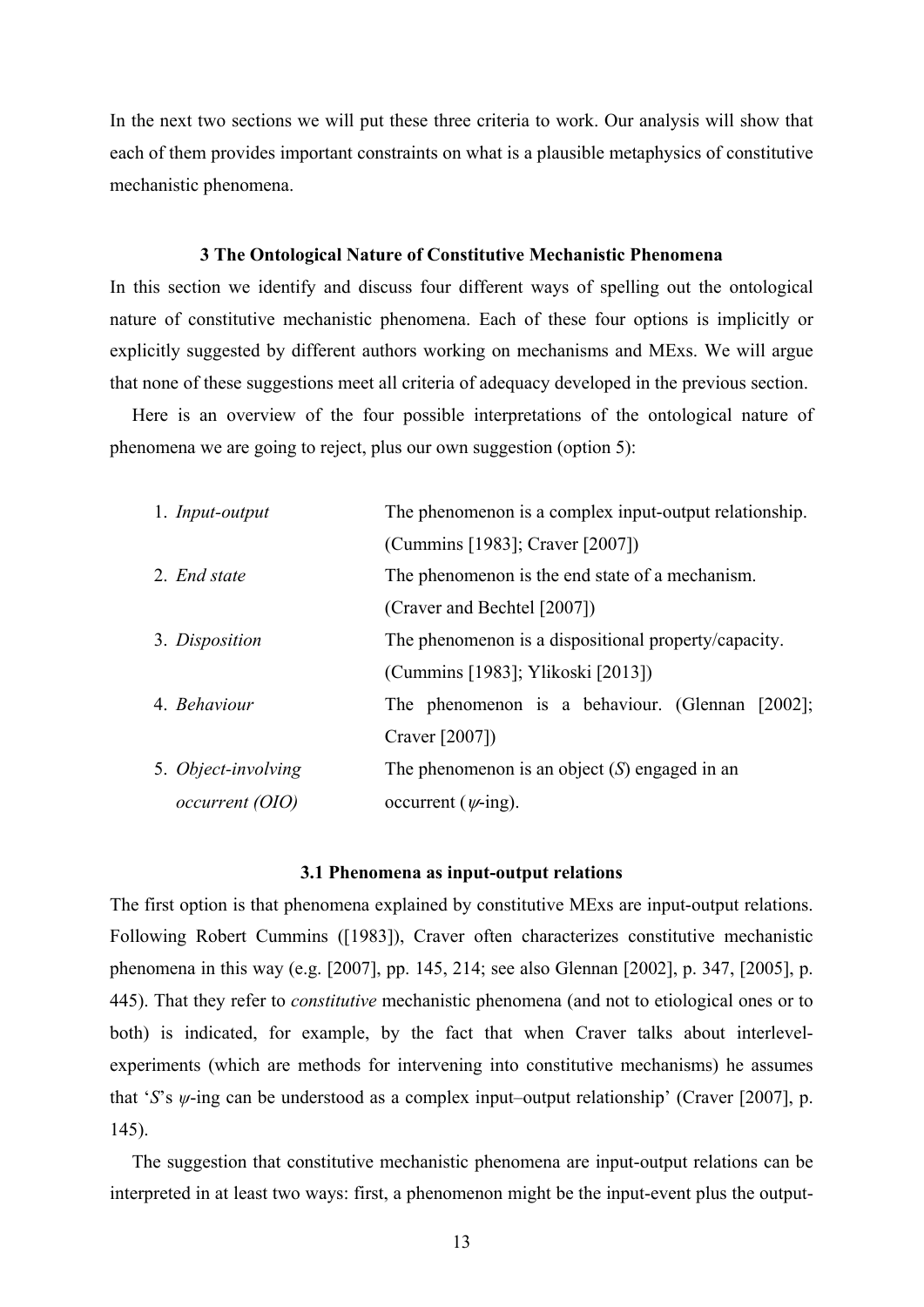event. According to this interpretation, the process between the input and the output does not belong to the phenomenon. Rather, this process is the mechanism itself (or the mechanism's working, referred to as '*S*'s  $\psi$ -ing'). Figure 1 illustrates this suggestion (in this and in the following figures the grey areas symbolize the phenomenon, the dashed line the mechanism):



Fig. 1: Option (1a) Phenomena as inputs plus outputs of mechanisms.

This interpretation is suggested by claims such as '[b]etween these inputs and outputs is a mechanism' (Craver [2007], p. 146).<sup>19</sup> According to this option, explaining a mechanistic phenomenon amounts to giving a description of the causal steps that lead from the input to the output (i.e. that connect the first, earlier part of the phenomenon with the second, later part). Some examples of the explananda of constitutive MExs might be characterized in that way. For instance, one might say that MExs explain the fact that a muscle fibre is not contracted at  $t_1$ , but contracted at a later time t<sub>5</sub>, or the fact that there exists one DNA double strand at  $t_1$ , but two of them at a later time t<sub>5</sub>.

One problem with this suggestion is that if phenomena were just input-events or inputprocesses plus output-events or output-processes, the difference between etiological and constitutive mechanisms and MExs would vanish. Recall that etiological mechanisms are the causes of their phenomena which take place earlier than the phenomena they produce. According to the first reading of option (1), constitutive mechanisms are also just causes of (the latter part) of a phenomenon. In other words, this interpretation blurs the difference between etiological and constitutive MExs since it implies that both etiological *and* constitutive mechanisms occur at different times than the phenomena, and that in both cases the grounding relation would be causation. Hence, the first reading of option (1) violates (*C2*).

A second objection is that constitutive MExs understood in this way do not represent a constitution relation at all. Because the constitutive mechanism takes place temporally between the two parts of the phenomenon (i.e. the input-event and the output-event) the mechanism and its components cannot be said to be temporally included in the phenomenon. However, as we have argued in the previous section, temporal parthood seems to be a

<sup>&</sup>lt;sup>19</sup> It should be emphasized that only few passages in Craver ([2007]) support this reading and that claims can also be found that explicitly suggest the opposite.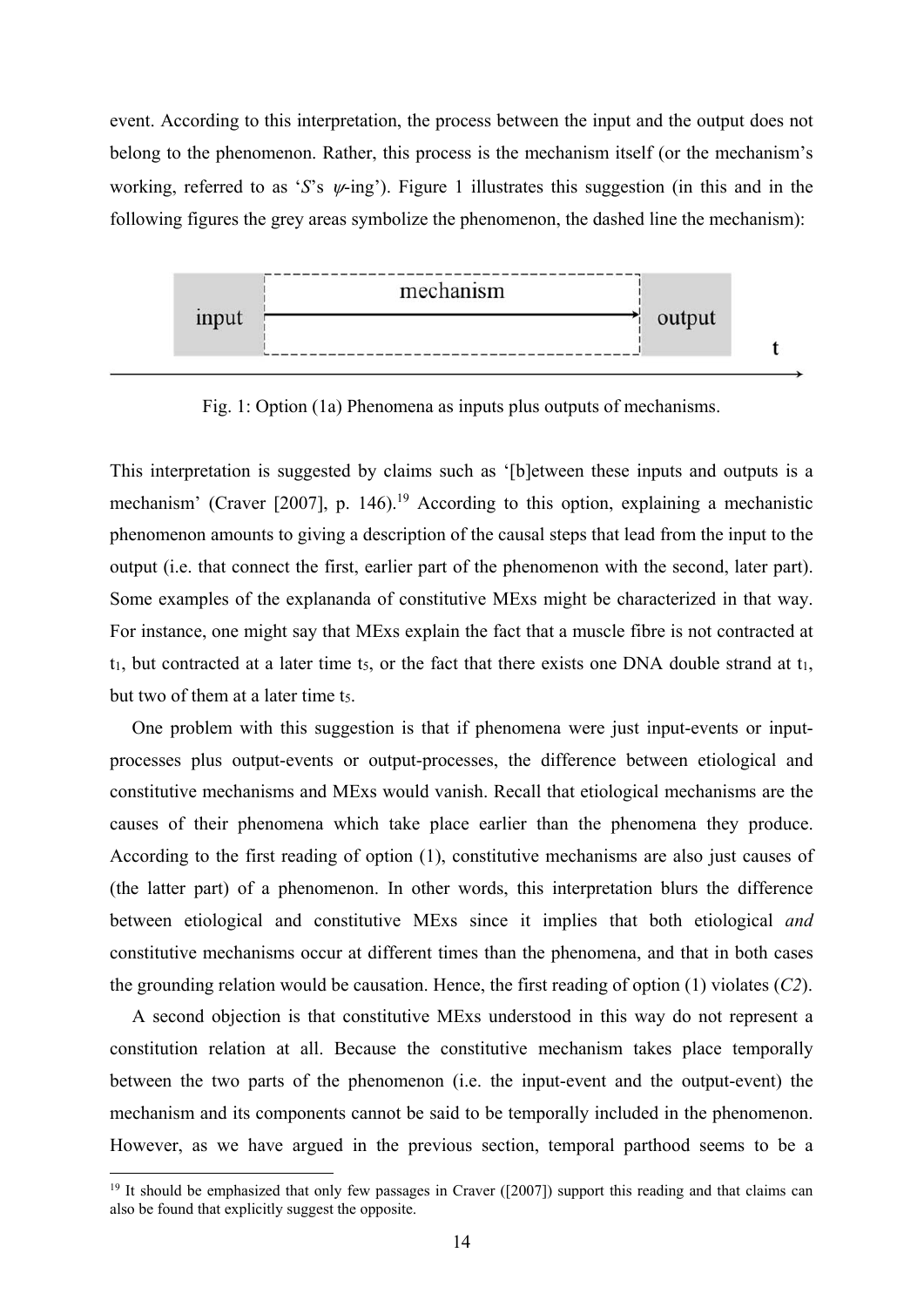requirement for constitution (in addition to spatial parthood). This suggestion thus violates (*C3*): if phenomena are the inputs plus the outputs of mechanisms, they are *not* such that they can plausibly be constituted by mechanisms.

A final problem is that the first reading of option (1) does not satisfy (*C1*). That is, it does not correspond to how scientists in fact characterize the phenomena for which they provide constitutive MExs. According to this reading, phenomena consist of two events or processes, where one is a cause of a mechanism and the latter is an effect of that mechanism. But the action potential, for example, is not modelled as the process that leads to the opening of the ion-channels near the axon hillock *plus* the process that is caused by the release of neurotransmitter into the synaptic cleft. Rather, neuroscientists characterize the action potential as what happens *between* these two processes, for example as a certain voltage pattern along a neuron's axon.

There is a second interpretation of option (1). On this second reading, depicted in Figure 2, the claim that phenomena are input-output relations is supposed to be a claim about how phenomena are *individuated*: a phenomenon P is whatever satisfies a particular causal profile described by a certain input-output relation.



Fig. 2: Option (1b) Phenomena as things individuated by causal roles.

This interpretation is compatible with many different assumptions about what kinds of things constitutive mechanistic phenomena are, whether they are material objects, categorical properties, dispositions or capacities, manifestations of dispositions or capacities, processes, events, and so on. Everything in our metaphysical repertoire that can be individuated by a causal profile is a possible candidate for being a phenomenon. Consider for instance the mechanism of muscle contraction. According to the second reading of option (1), the phenomenon-to-be-explained in this case might, for example, be the capacity of a muscle fibre to contract if a neuronal signal arrives. The phenomenon in question, the capacity, is individuated by the stimulus conditions—the incoming neuronal signal (the input)—and the manifestation result—the contracted muscle fibre (the output). Alternatively, the explanandum phenomenon in this case might be characterized as the process of contraction, which is individuated by its causal profile, for example by the causes that lead to the process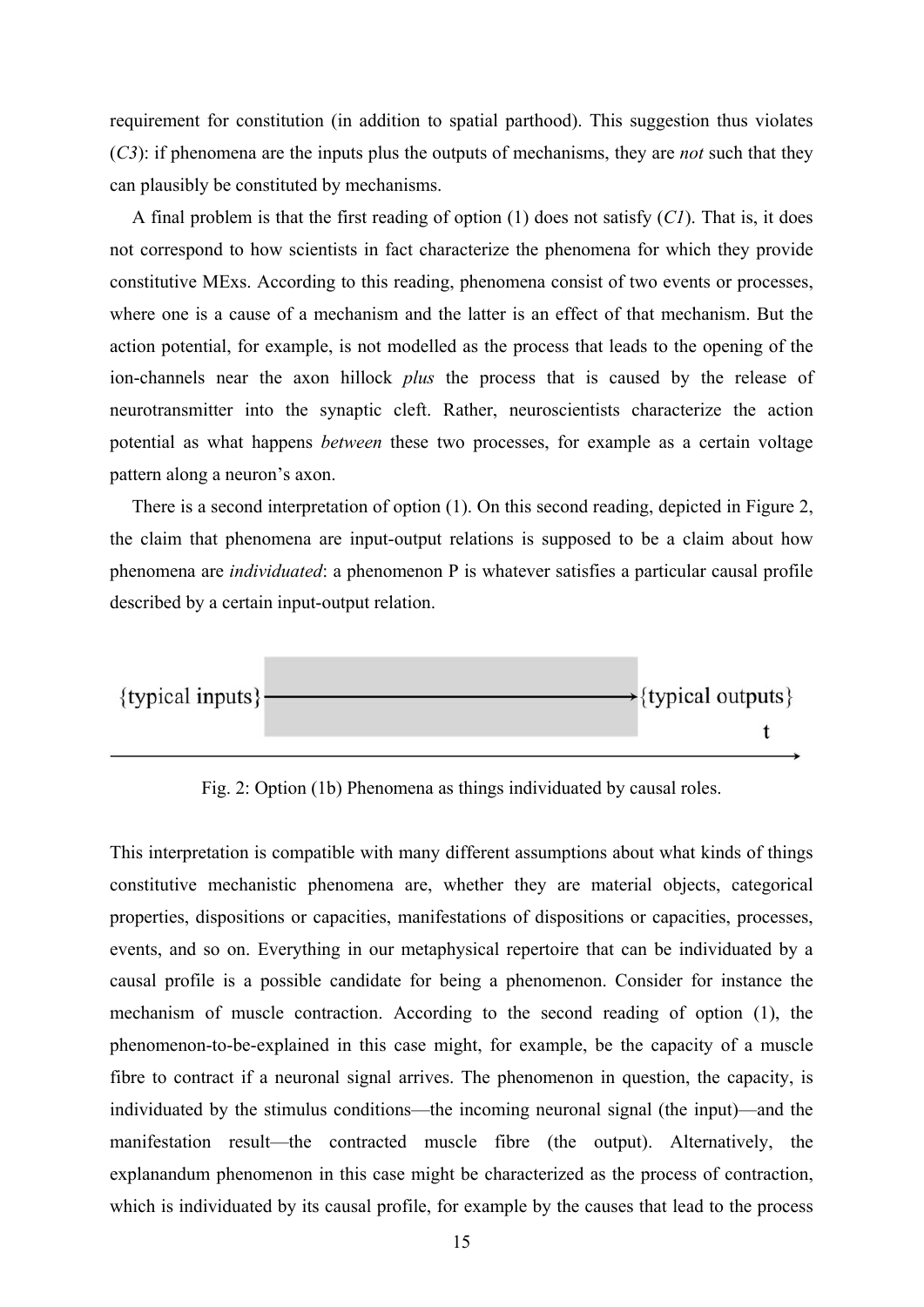of contraction (i.e. an incoming neuronal signal) and by the effects of the contraction process. Due to the fact that the second reading of option (1) does not specify whether phenomena are capacities, objects, processes, and so on it provides no basis for evaluating criteria (*C2*) and (*C3*). It thus fails to provide a complete account of constitutive mechanistic phenomena.

With regard to criterion (*C1*) the second reading of option (1) is also problematic. The reason is that this way of individuating constitutive mechanistic phenomena is too simplified and neglects the fact that many phenomena that are studied in the life sciences are what Craver calls 'multifaceted' ([2007], p. 125; see also Craver and Darden [2013], pp. 56-60). Craver argues that in order to fully characterize a phenomenon one must also know its precipitating and inhibiting conditions (i.e. the conditions under which the phenomenon occurs and fails to occur), its different manifestations (i.e. different instances of the same phenomenon), and its modulation conditions (i.e. the conditions that change certain features of the phenomenon). In order to individuate a phenomenon it is thus not sufficient to merely state its typical causes and effects. Rather, one also has to state in which way the instances of a phenomenon differ under different circumstances and different sets of inputs and outputs. Take for example the action potential. This phenomenon is only partially characterized by mentioning its inputs (e.g. stimulating the neuron) and outputs (e.g. activating neighbouring cells). Instead, the action potential essentially consists in a certain pattern of electrical current along the axon that can be divided into different phases and that can peak at different values. But these features of the action potential cannot be accounted for by just mentioning the typical inputs and outputs. An input-output description is underdetermined with regard to what happens between the occurrence of the input and the output. For example, it is at least possible that there is a typical action potential input followed by a typical action potential output without the typical pattern of electrical current occurring. Furthermore, especially when it comes to explanation, the input-output characterization of phenomena is insufficient: scientists do not merely want to know how stimulating a neuron activates its neighbouring neuron. They also want to explain the pattern of electrical current along the neuron's axon that occurs when the neuron gets stimulated. An explanation of the action potential is complete only if it explains how this pattern is produced. Hence, the second reading of option (1) also violates criterion (*C1*).

#### **3.2 Phenomena as end states**

Option (2) states that constitutive mechanistic phenomena are end states of mechanisms. The claim is, for example, that the mechanism for cell division explains how the state of there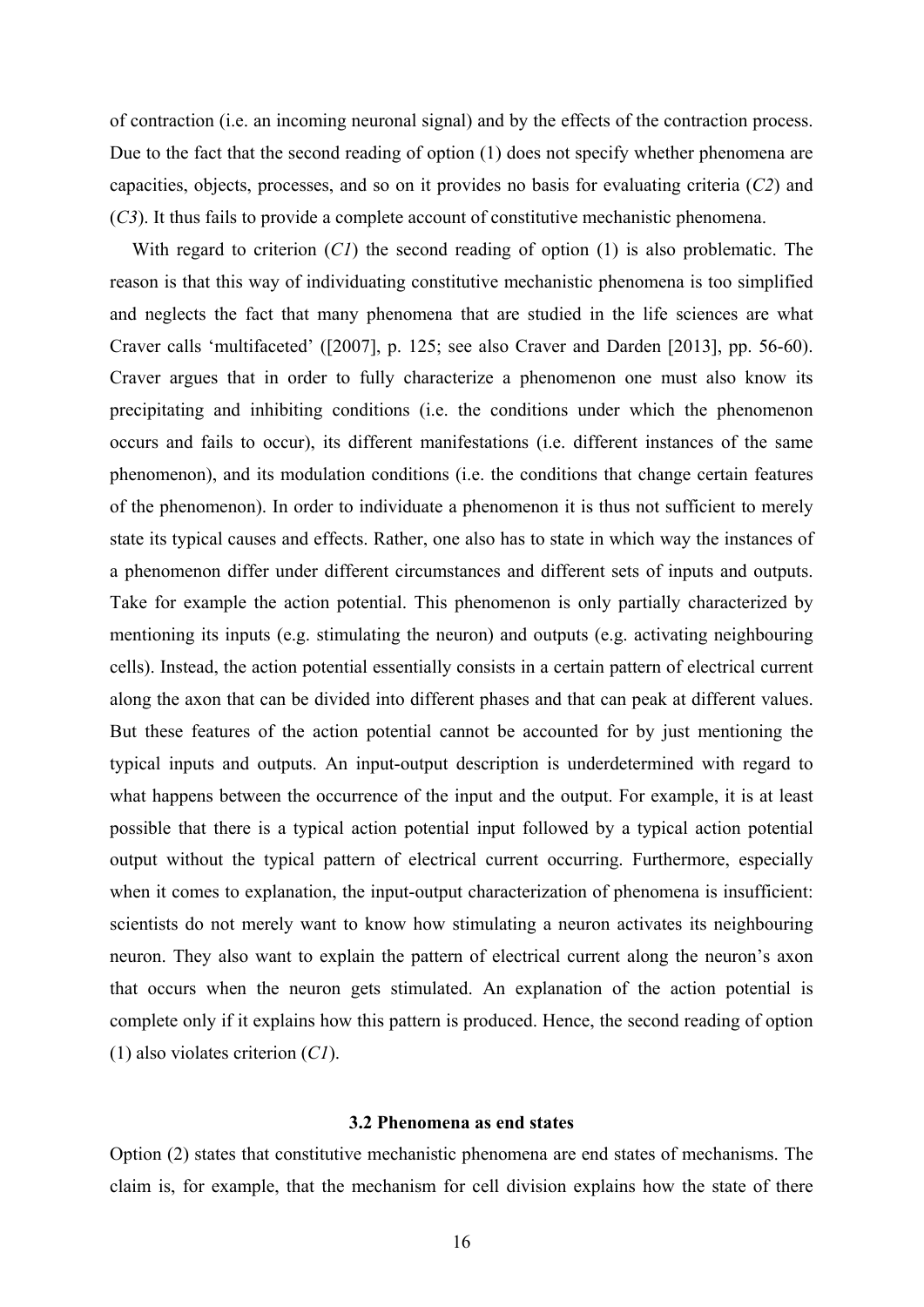being two cells is brought about; that the mechanism for muscle contraction explains how a the state of the muscle fibre being contracted is reached; or that the mechanism for species coexistence explains how the state of two species coexisting in a certain geographic area came to happen. Another example, taken from the mechanistic literature, is the constitutive MEx of how a heart attack causes the death of a general (Craver and Bechtel [2007]). Craver's and Bechtel's idea seems to be that 'the state of death' ([2007], p. 557) of the general is explained by how a variety of physiological mechanisms cease to function. Their discussion reveals that this is a clear case of a *constitutive* MEx: they speak about parts and wholes (namely about the heart muscle being a part of the general) and argue that the 'non-functioning [of certain physiological mechanisms] *constitutes* the general's death' (Craver and Bechtel [2007], p. 557, our emphasis).

The idea that constitutive mechanistic phenomena are end states of mechanisms can be interpreted in two ways: first, one might think that the end state of a mechanism is itself a component of the mechanism. Second, end states of mechanisms might be the results of mechanisms that obtain after the mechanism has occurred. In what follows we argue that both suggestions are inconsistent.

Let us begin with the first interpretation of option (2). Consider the mechanism for cell division. The end state of this mechanism is the state of there being two cells. According to the first interpretation of option (2), this end state of there being two cells is a component of the mechanism. Now, does it make sense to say that the state of there being two cells is a constitutive mechanistic phenomenon given that it is a component of the mechanism? There are at least two reasons to reject this idea: first, what characterizes a state from a metaphysical point of view is that it involves no changes. Furthermore, states have no definitive ending (i.e. states do not end unless an intervening event occurs). For example, the state of there being two cells, the state of the muscle fibre being contracted, the state of two species coexisting, and the state of the general being dead exist principally infinitely (unless something happens that causes their ending).<sup>20</sup> As a consequence, if one takes phenomena to be end states of mechanisms which are themselves parts of the mechanism, one is committed to the claims that the mechanism for cell division lasts as long as the there are two cells, that the mechanism that leads to the death of the general lasts as long as the death of the general, and

<sup>&</sup>lt;sup>20</sup> Of course, as a matter of fact, most states have a start and an end. However, these start and end points are irrelevant to the identity of a state. Events differ from states in this respect. The event of the general's dying occurs at a definitive time and has a clear ending—it ends when the general is dead. The event of the muscle fiber's contracting ends when the muscle fiber is contracted.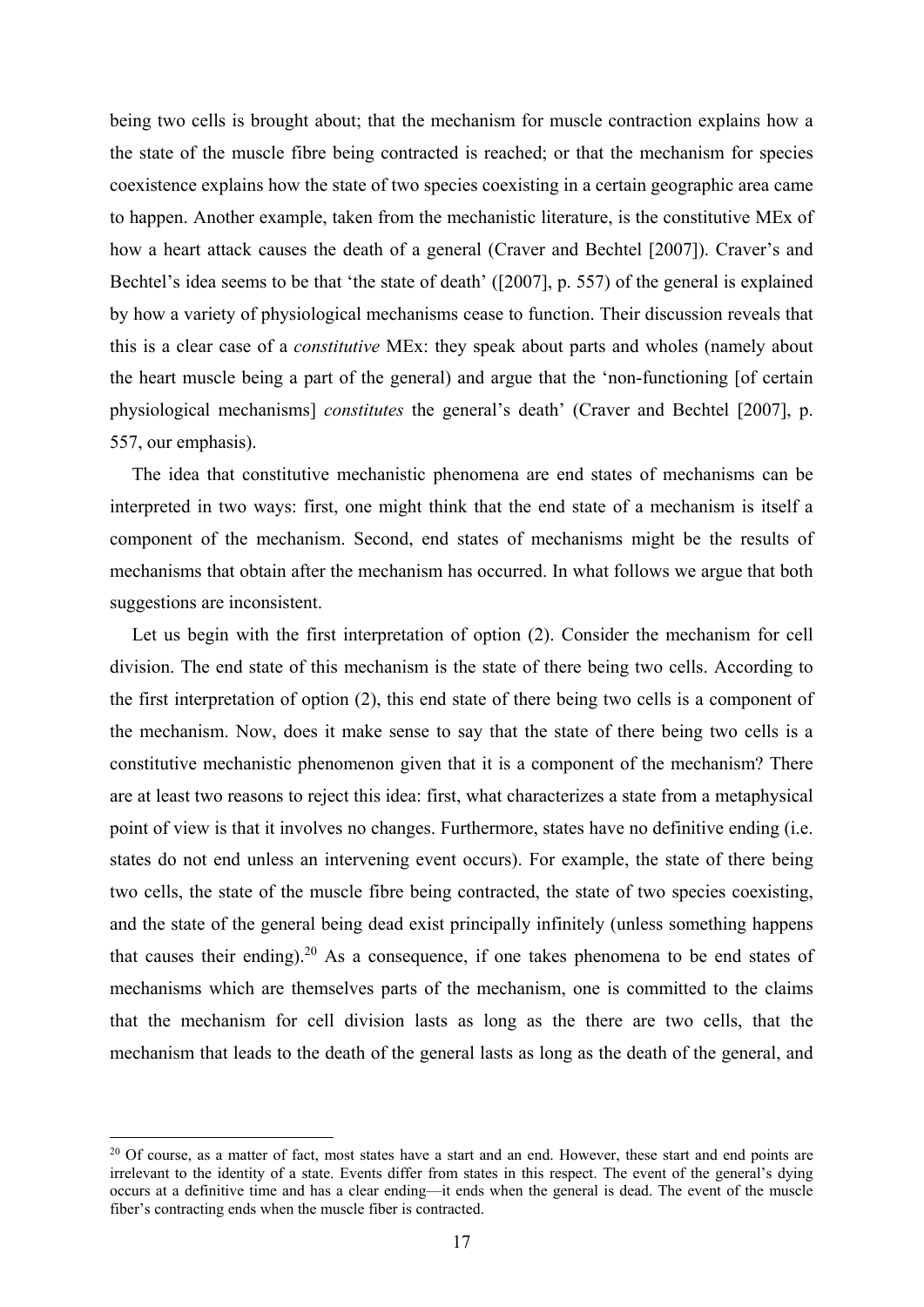that the mechanisms for muscle contraction lasts as long as the muscle is contracted. This is an odd consequence.

A further problem of this first interpretation of option (2) is that it is not descriptively adequate (and thus violates (*C1*)). Granted that the phenomenon to be explained is a certain state (e.g. there being two cells, the muscle being contracted, the general being dead), the objects involved in these states are not components of the mechanisms that explain these states. Rather, they are higher-level objects or wholes. What is to be explained is, for instance, the being contracted of the muscle fibre, not the states certain components of the mechanism for muscle fibre contraction are in (such as the overlapping of the actin and myosin filaments). It is thus odd to speak about the phenomenon as the end state *of the mechanism* (which is a collection of component objects and occurrents; recall Section 2.3). Rather, if at all, constitutive mechanistic phenomena are states of certain higher-level objects that are brought about by the mechanism in some way (it remains to be clarified how these objects might be related to the mechanisms, see Section 4.2).

In contrast to this first interpretation, the second interpretation of option (2) seems to be a more plausible description of constitutive mechanistic phenomena. According to this reading, end states of mechanisms are *results* of mechanisms that occur *after* the mechanism's occurrence. The mechanism for cell division, for instance, explains the state of there being two daughter cells, which is the result of the cell-division mechanism. Figure 3 illustrates this interpretation of option (2):



Fig. 3: Option (2) Phenomena as end states.

Still, taken as a suggestion for an analysis of constitutive mechanistic phenomena, the second interpretation of option (2) is also problematic. The reason is that it violates (*C2*) in that it blurs the distinction between etiological and constitutive MExs. If constitutive mechanistic phenomena are taken to be states that are the results of mechanisms, constitutive MExs just turn out to be etiological MExs. Remember that in etiological MExs phenomena are taken to be effects of mechanisms. In both types of MExs, then, the phenomenon would occur after the mechanism and their relation is a causal one.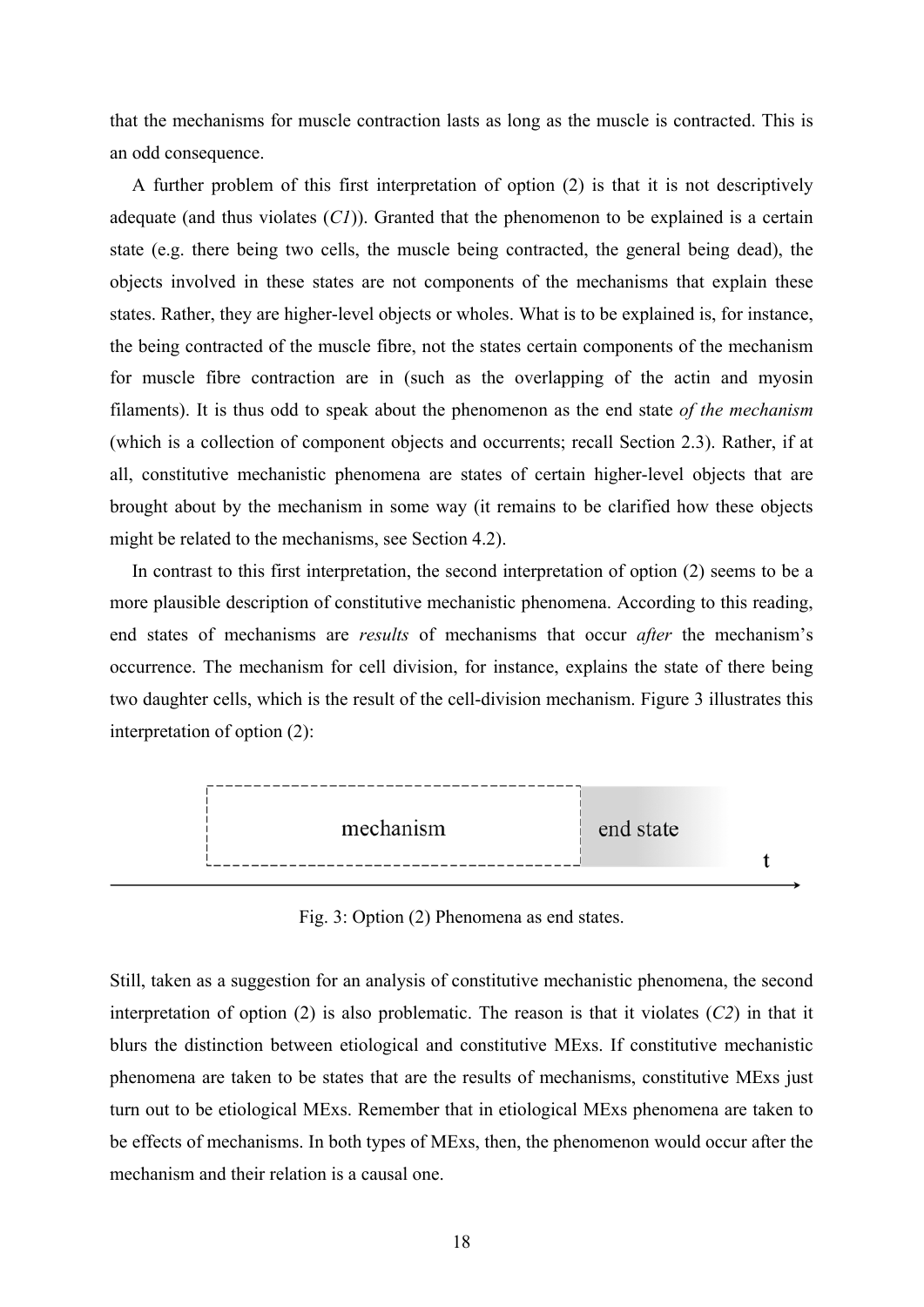#### **3.3 Phenomena as dispositions**

A third option is to claim that constitutive MExs explain capacities or dispositions<sup>21</sup> (Ylikoski [2013]). Figure 4 illustrates this idea. Note that there are different ways to interpret option (3). First, there are different views of the metaphysics of dispositions, which might require different analyses in the context of constitutive mechanisms. Here, we will assume that dispositions are properties that are not necessarily manifest but merely potential. In this sense, an object can have a disposition without ever manifesting it. We thus take option (3) to be different from the idea that constitutive mechanistic phenomena are *manifestations* of dispositions. Second, option (3) can be read as stating that constitutive MExs explain an object's *having* a disposition or its *losing* or *acquiring* a disposition. We will assume that the having of the disposition is what is to be explained (otherwise the grey box in Fig. 4 would have a definite ending or beginning). Third, authors who claim that constitutive MExs explain dispositions are not explicit in what they take the spatial and temporal relations between the (instantiation of the) disposition and the mechanism to be. Here we will make the assumption that the mechanism occurs during a time span when the object instantiates the disposition (without manifesting it).



Fig. 4: Option (3) Phenomena as dispositions.

The general idea that constitutive mechanistic phenomena are dispositions/capacities is *prima facie* plausible since it seems to correspond to the explanatory practice in the life sciences. When cognitive scientists want to explain spatial memory, they are interested in a certain capacity of, for example, humans (namely, the capacity of humans to navigate through familiar environments). Likewise, a phenomenon that botanists seek to explain is the disposition of plants to grow in the direction of light when exposed to it. This phenomenon is called 'phototropism' and it is typically explained by describing the constitutive mechanism of how the light source is detected, how this affects the polar transport of auxin (a plant

<sup>&</sup>lt;sup>21</sup> We use these two terms interchangeably.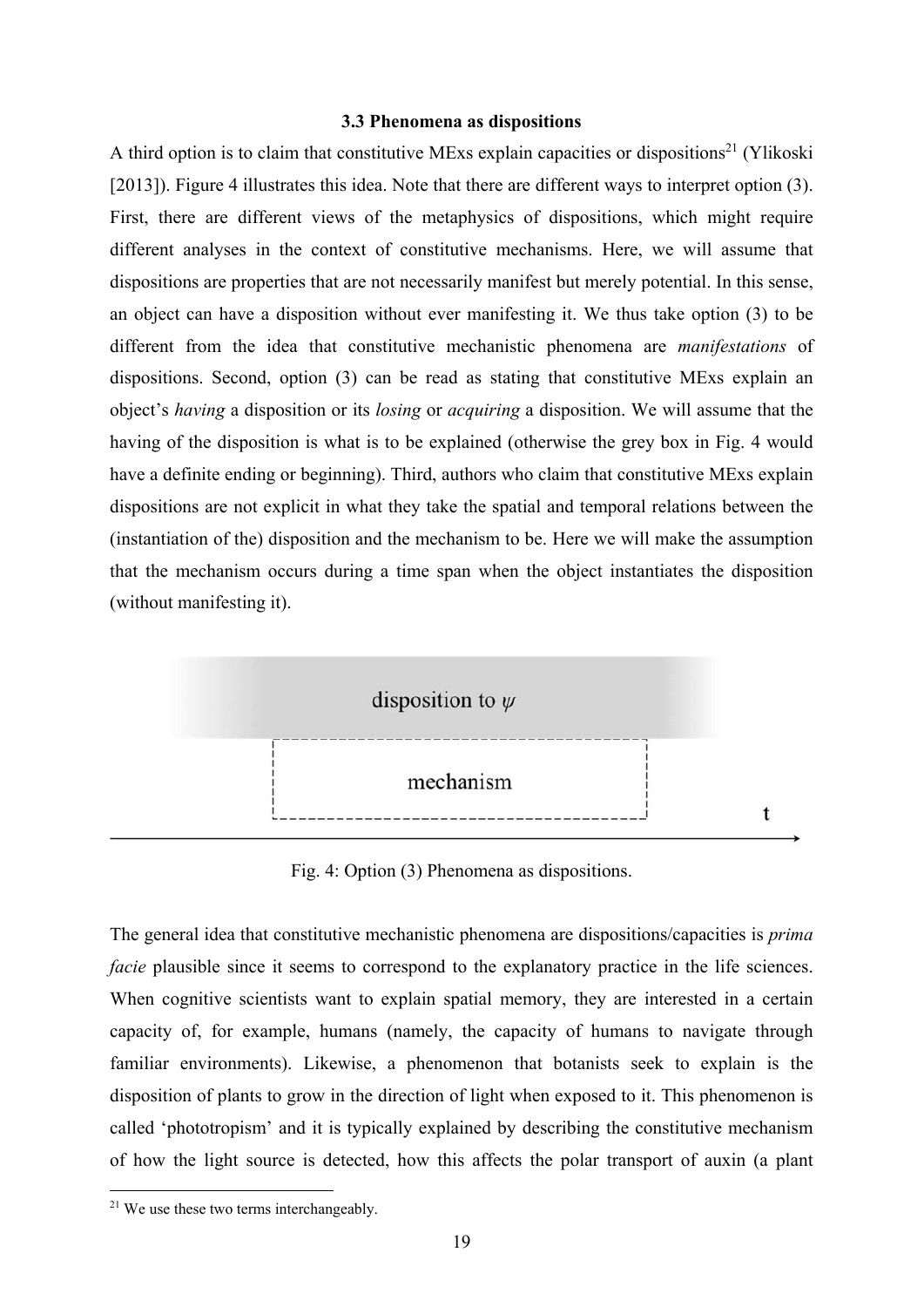hormone), which in turn causes differential growth in the shaded side and in the light-facing side of a stem.

Despite its initial plausibility option (3) faces several problems. We will focus on two objections. The first problem is that explanations of dispositions do not refer to mechanisms as they are understood by the New Mechanists. The reason is the following: explanations of dispositions refer again to dispositions (not to their manifestations). To see this consider the following question that demands an explanation of a disposition: 'What makes the glass fragile?' (Ylikoski [2013]). The answer to this question might be something like 'the bonds between the molecules the glass is made of are such that they are easily breakable by external impact.' This answer refers to the parts of the glass and their dispositions (i.e. the chemical bonds being breakable).<sup>22</sup> But given the framework of the New Mechanists this answer does not describe a mechanism since mechanisms consist of objects and *non-dispositional occurrents* (recall Section 2.3).<sup>23</sup> Hence, explanations of dispositions, in contrast to explanations of manifestations of dispositions (see below) do not refer to mechanisms, and are thus not constitutive MExs.

One might object that explanations of dispositions do not necessarily refer to dispositions. Rather, the explanation of, for example, the fragility of glass in fact mentions only nondispositional occurrents: 'The glass is fragile because when a sufficiently large force is executed on it the bonds between the molecules break'. The breaking of the bonds is plausibly a non-dispositional occurrent. But the problem is that as soon as we introduce nondispositional occurrents into the explanation, the explanandum phenomenon changes. We no longer explain why the glass is *disposed to break*, but what happens when the glass *is breaking*. That is, we explain the *manifestation* of the disposition, not the having of the disposition itself.

We thus conclude that option  $(3)$  violates criterion  $(C3)$ : if constitutive mechanistic phenomena were (non-manifested) dispositions they could not plausibly be constituted, and thus constitutively explained, by mechanisms. Object-occurrent dualism (Section 2.3) implies that mechanisms are *actually occurring*. They are necessarily *manifested* and not merely potentially occurring. But dispositions are merely potential. Hence, mechanisms can only

<u>.</u>

 $22$  Likewise, the contractability of a muscle fiber is explained by the dispositions of the muscle fiber's parts such as the disposition of the endoplasmic reticulum to release calcium ions if an action potential arrives.

<sup>&</sup>lt;sup>23</sup> A dispositionalist will probably challenge this claim and argue that mechanisms in fact are composed of objects having certain dispositional properties. We agree that mechanisms conceived in this way clearly could explain dispositions. But this is not the view the New Mechanists have and the argumentative strategy of this paper is to accept their view and to analyze what, given this framework, constitutive mechanistic phenomena are.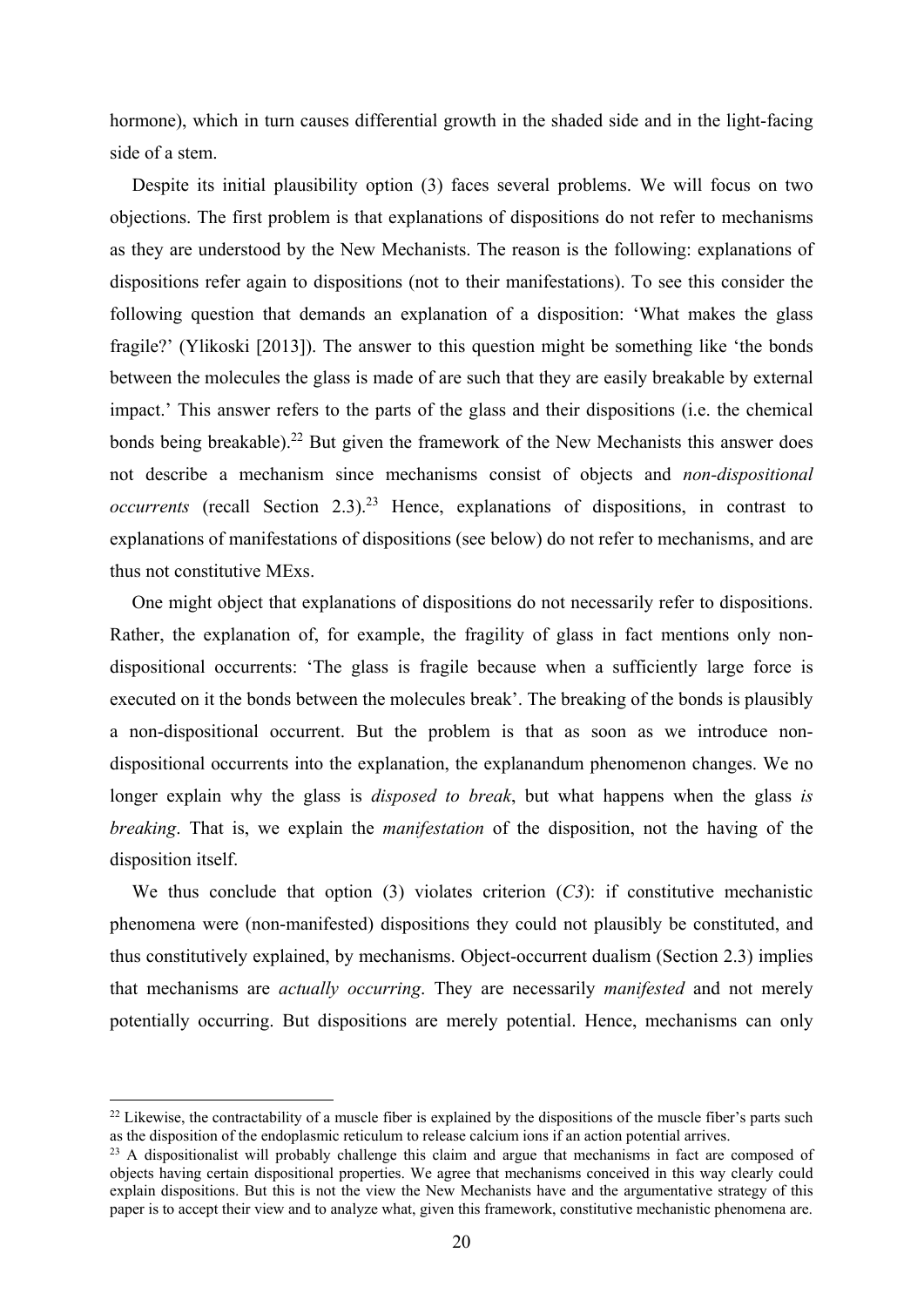constitute and constitutively explain the manifestations of an object's dispositions, not the object's dispositions as such.

Second, if one takes a closer look at the explanatory practice of the life sciences the initial plausibility of option (3) vanishes: paradigmatic examples of constitutive MExs do not explain dispositions, but rather the processual manifestations of dispositions. Consider the mechanism of muscle contraction. The phenomenon that biologists want to explain by citing this mechanism is not the disposition of a muscle fibre to contract when a neuronal stimulus occurs. Rather, they want to explain the *entire process* of how a muscle fibre contracts. Similarly, the regulation mechanism of blood flow control does not explain the organism's disposition to regulate its blood flow. Rather, the explanatory target of the MExs is the complex process of regulation—for instance, how the decrease of blood pressure caused by a sudden rise out of a warm bath is normalized again. To avoid misunderstandings: our claim is not that biologists *never* aim at explaining how certain objects have certain dispositions. We argue that these are not the phenomena that biologists explain when they offer *constitutive mechanistic* explanations. The metaphysical view that mechanistic phenomena are dispositions thus fails to satisfy (*C1*).

# **3.4 Phenomena as behaviours**

Another possible interpretation of the ontological nature of phenomena of MExs is that they are behaviours. This option is suggested by Craver's prevalent claim that constitutive MExs explain the *behaviour* of the mechanism as a whole, which he also refers to as the  $\psi$ -ing of *S* (e.g. [2007], pp. 139, 214). This characterization has been taken over by several other authors (e.g. Bechtel [2011], p. 540; Leuridan [2012], p. 401). Figure 5 illustrates option (4).



Fig. 5: Option (4) Phenomena as behaviours.

In order to evaluate option (4), we have to distinguish two claims: first, we have to discuss the claim that a constitutive mechanistic phenomenon is the behaviour *of the mechanism*.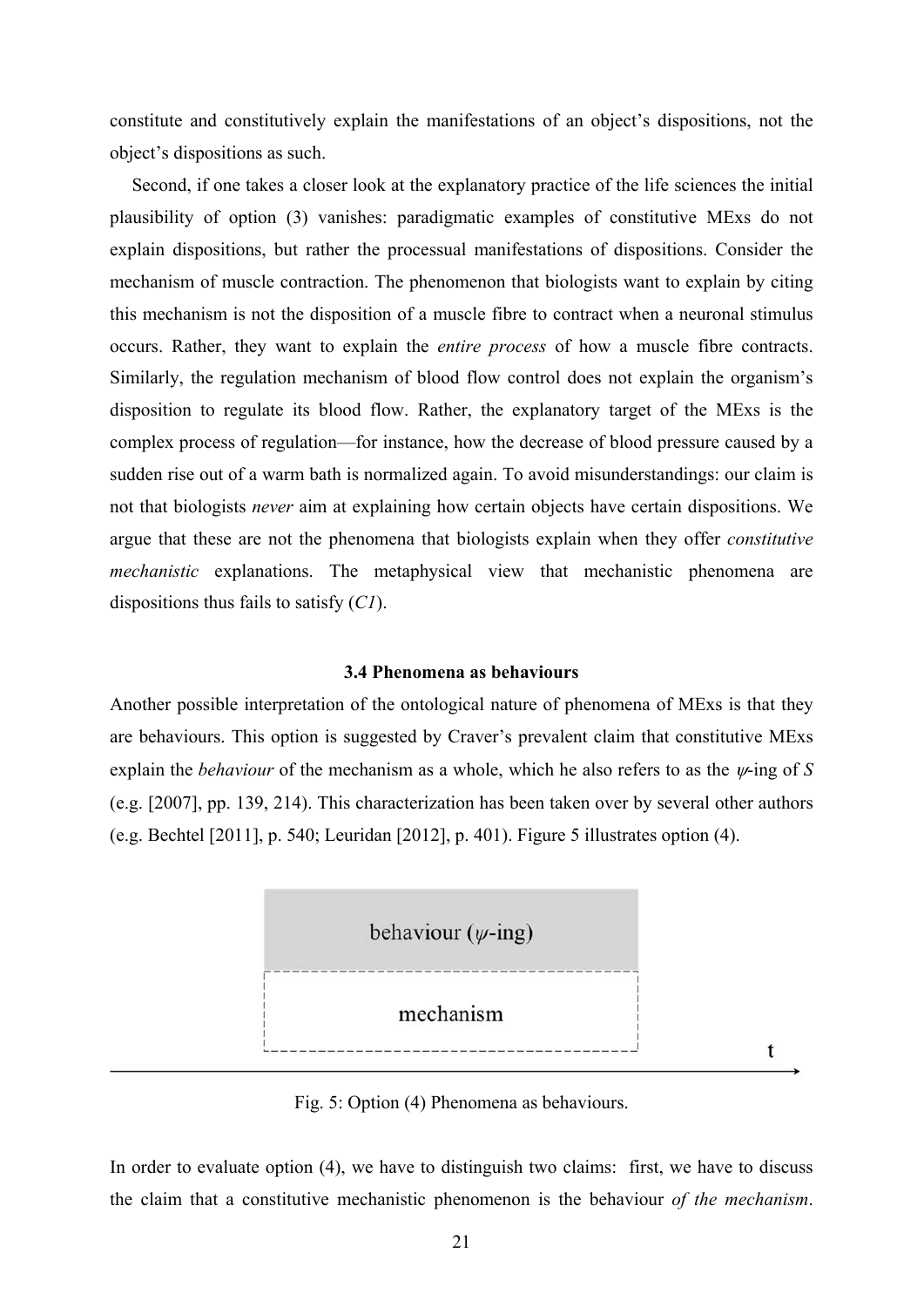Second, the idea might be that the phenomenon just is a behaviour (without specifying the object that is engaged in the behaviour). Let us start with the first claim. We will show that, from an ontological point of view, the phrase 'behaviour of a mechanism' is deeply flawed. First of all, it is not entirely clear what Craver and others have in mind when they talk about the behaviour of a mechanism. There are two possible interpretations, which arise from a distinction that has been introduced by Stuart Glennan. On the one hand, the behaviour of the mechanism might be understood as the '*external behaviour* of the mechanism' ([2005], p. 447; our emphasis). For example, the external behaviour of a muscle fibre is contracting and external behaviours of an organism may include reproducing or hunting. On the other hand, the behaviour of the mechanism might be understood as the '*internal working* [or internal behaviour] of the mechanism' (Glennan [2005], p. 447). For example, the internal behaviours of the muscle fibre when it contracts consist in various molecules moving and binding to each other and so on; the internal behaviours of an organism extend from the circulation of blood to the production of germ cells to the digestion of food.

The problem is that in the context of the mechanistic approach no interpretation successfully states what constitutive mechanistic phenomena are. Constitutive mechanisms cannot explain the external behaviour of a mechanism as a whole. The reason is that behaviours in this external sense can only be ascribed to *objects* (this is a conceptual truth). But according to the mechanistic approach, mechanisms are no objects. The reason is that, as we have shown in Section 2.3, the New Mechanists assume that mechanisms consist of component objects *and* component *occurrents*. As a consequence, mechanisms themselves not only have locations, more or less clear spatial boundaries, and spatial parts, but they also have durations, involve changes, and also have temporal parts. Hence, also mechanisms are things that *occur*. There is something *going on* when a mechanism occurs. Mechanisms do not merely consist of spatially extended component-objects that are only disposed to act but do not actually perform any action (as, e.g. Glennan [1996], [2002] thinks)<sup>24</sup>. Without the wheels in the clock moving and interlocking, there is no mechanism that is responsible for keeping the time; without the heart pumping blood through the organism there is no mechanism for oxygen transport; and without the actin and myosin filaments sliding past each other there is no mechanism for muscle contraction. A mechanism exists only if its component objects are

<u>.</u>

<sup>&</sup>lt;sup>24</sup> Glennan is the only mechanist who holds the view that mechanisms are objects like machines (e.g. [1996], p. 51). Glennan does not defend entity-activity dualism. Instead, he argues that mechanisms are complex systems, such as hearts ([2002], p. 344), watches, cells, organisms, or social groups ([2002], p. 345) that have parts with certain dispositional properties. If the dispositions become manifest, the parts interact with each other such that they produce a particular phenomenon. The interactions are characterized by certain kinds of generalizations (see [1996], [2002], [2005]). In recent years, however, Glennan's position seems to have become more similar to MDC's dualism (he speaks about mechanisms as being constituted by entities, interactions, and activities).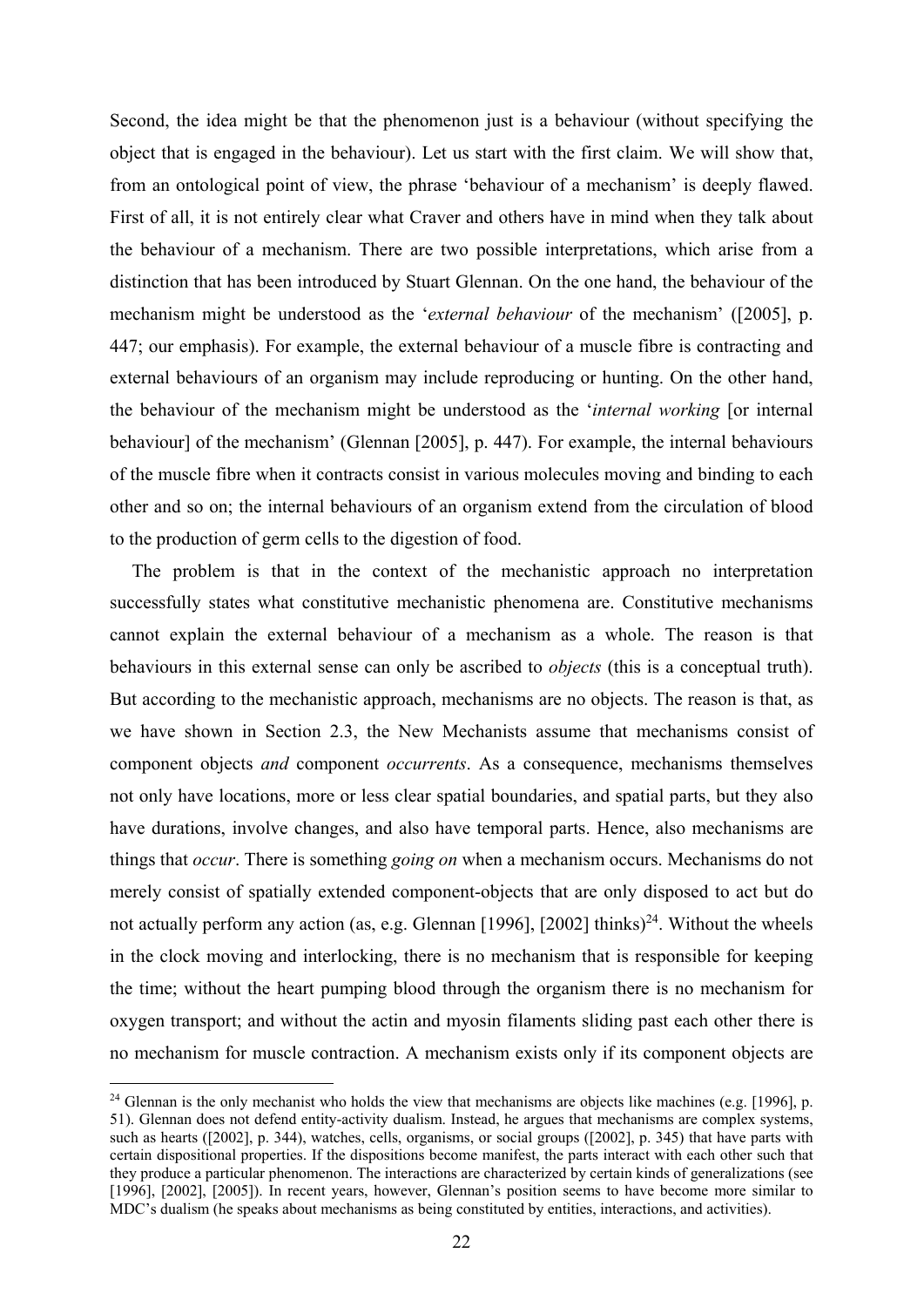involved in certain occurrents and a certain phenomenon in fact occurs.25 This implies that mechanisms are *occurrents* rather than continuants (i.e. objects).

In a nutshell: external behaviours in the sense characterized above can only be ascribed to objects. Mechanisms are no objects since they are composed of component objects *and* occurrents. Hence, mechanisms cannot be engaged in external behaviours. An example can help to further clarify our argument: if a certain volume of gas cools down, this can be explained by the mechanism of molecules decreasing in speed. In this case, the phenomenon to be explained by the constitutive MExs is the behaviour (the cooling down) of a certain object (the volume of gas). It would not make sense to ascribe the behaviour (the cooling down) to the mechanism, that is, the collection of the moving and interacting gas molecules. It is the gas that cools down, and not the collection of the moving and interacting molecules that cools down. It would be a category mistake to ascribe behaviours such as cooling down to processes such as the molecules decreasing their speed. The latter might be the cause or constituent of the behaviour, but it is not the agent in it. Besides this, ascribing external behaviours that are to be explained (such as navigating the Morris Water Maze, or keeping the time, or the like) to mechanisms amounts to committing the *mereological fallacy* (see Bennett and Hacker [2003]). It is not the brain that is thinking—only persons, of which brains are parts, can think. In the same sense, it is not the spatial memory mechanism that navigates the Morris Water Maze, nor is it the clock-mechanism that keeps the time. Rats navigate the Morris Water Maze, and clocks keep the time.

Nor can constitutive mechanistic phenomena be the internal behaviours of mechanisms. Rather, the internal behaviours of mechanisms are the occurrences/activities of the objects that are the *components* of the mechanisms. But these occurrences/activities are supposed to be what *explains* the phenomenon that is brought about by the mechanism. Hence, they cannot be the phenomenon-to-be-explained. If one takes the phrase 'behaviour of the mechanism as a whole' to refer to internal behaviours of mechanisms, one confuses the explanandum phenomenon with what the explanans refers to.

Hence, the first interpretation of option (4), according to which constitutive mechanistic phenomena are behaviours of mechanisms, is inconsistent. What about the second interpretation? According to this interpretation, constitutive mechanistic phenomena are not behaviours of mechanisms, but *just behaviours* (i.e. *bare* behaviours that exclude the object

<sup>&</sup>lt;sup>25</sup> This implies that, strictly speaking, there exist no such things as 'inactive mechanisms' that exist but do not work or proceed. One might commonsensically accept that objects like clocks and hearts are mechanisms. But this can only be loose talk since, in the mechanistic framework, entity-activity dualism implies that mechanisms are things that *occur* and that are thus not only spatially, but also temporally extended.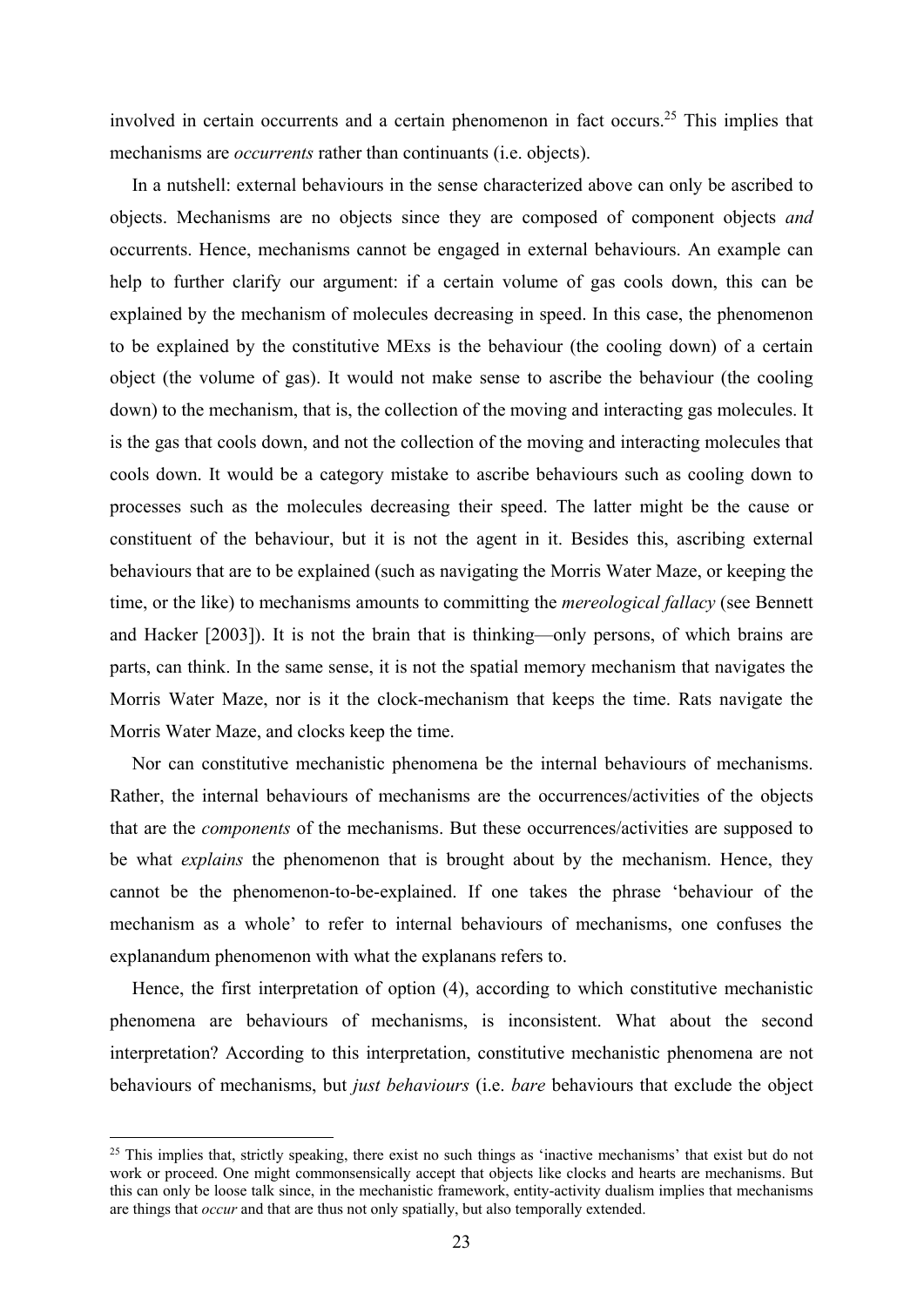that is engaged in the behaviour; see Illari and Williamson [2012]). This idea might be plausible at least at the type-level: scientists are often interested in, for example, photosynthesis, osmosis, spatial memory, and so on, without being interested in the particular objects that are engaged in these processes. Still, constitutive mechanistic phenomena cannot be bare behaviours in this sense—at least not primarily. Here is why: first, the New Mechanists assume entity-activity dualism (or rather 'object-occurrent dualism'; recall Section 2.3). One of their main reasons to accept this dualism is that they reject the idea that there can exist activities/occurrents *without* there being an entity/object that is engaged in it. Hence, they should also reject the claim that phenomena are bare behaviours. Second, (C3) requires constitutive mechanistic phenomena to be such that they can be constituted by mechanisms. We have argued that this implies that phenomena must be such that they can have spatial parts. But behaviours as such cannot have spatial parts. Only the objects that exhibit behaviours can have spatial parts (this is why behaviours might be said to indirectly have spatial parts). Constitutive mechanistic phenomena can thus not be *bare* behaviours.

To conclude, it is plausible to assume that constitutive mechanistic phenomena are objects that are engaged in behaviours. But these objects cannot be mechanisms. But, then, what are the objects and how are they related to the mechanism? These questions (and others) will be addressed in the next section, in which we present our own suggestion for how to understand the ontological nature of constitutive mechanistic phenomena.

#### **4 Phenomena as Object Involving Occurrents**

Figure 6 provides an overview of the four suggestions discussed in the previous section that turned out to be inadequate characterizations of constitutive mechanistic phenomena: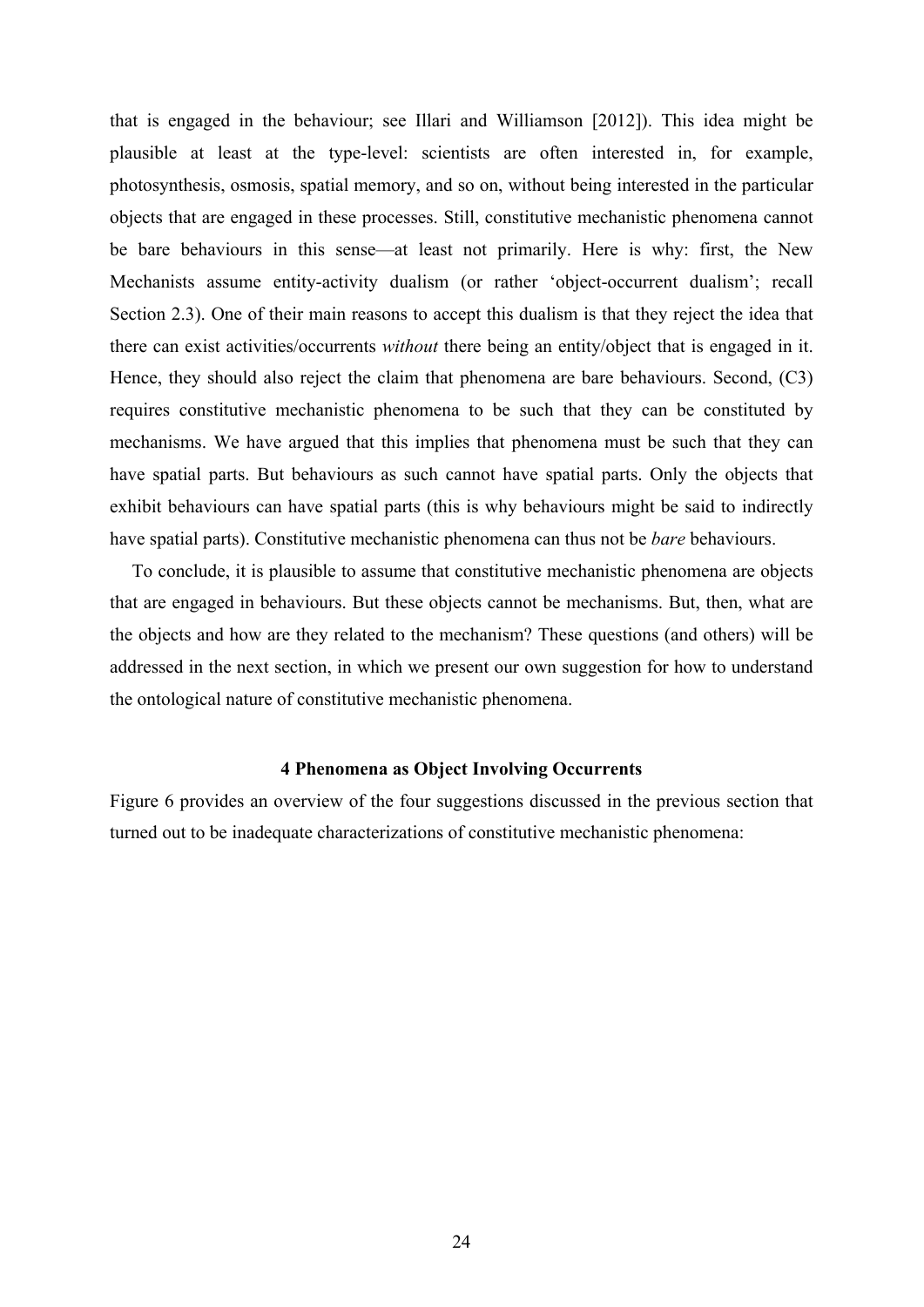

Fig. 6: Overview of the four options discussed in Section 3.

In this section we introduce our own proposal for spelling out the metaphysics of constitutive mechanistic phenomena.

## **4.1 What object-involving occurrents are and why we need them**

Option (5), our own approach, states that the phenomena explained by constitutive MExs are *obiect-involving occurrents* (OIOs)<sup>26</sup>. We take OIOs to consist of an *object* (or system) that is engaged in a certain *occurrent.* As already mentioned in Section 2.3, occurrents are process, event, and states (where activities, behaviours, and the like are plausibly special kinds of processes, events, or states). Some of these occurrents involve changes (such as events or processes), others do not (such as states), some might exist only at particular points in time (as some authors claim is true of events), some imply definite endings (as is the case with many processes), and so on. Recall that the only constraint is that the occurrents that make up OIOs must be non-dispositional, that is, they cannot be states which consist in the having of a disposition (instead of being manifestations of dispositions). Objects are, for example, organisms, brains, cells, or ion-channels. The objects engaged in constitutive mechanistic phenomena typically have relatively clear spatial boundaries (such as membranes), which surround objects and allow a distinction between inside and outside (see Kaiser [2015], [unpublished (a)]). Our notion of an object is also supposed to refer to systems. Systems are

<sup>26</sup> We thank Geert Keil for suggesting this label.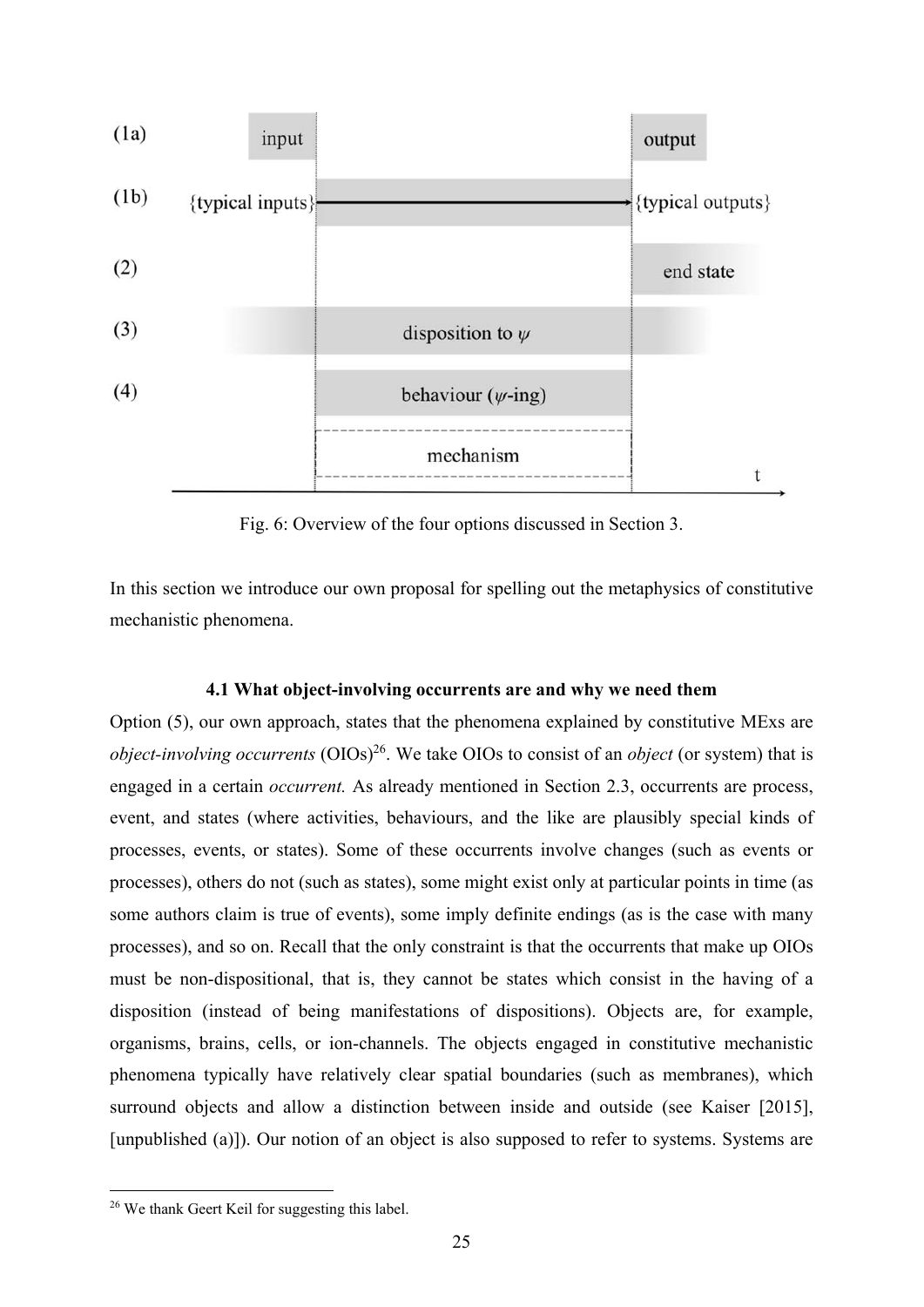typically composed of more than one object and most biological systems, such as gene regulatory networks, the immune system, populations, or ecosystems, have less clear spatial boundaries than objects. OIOs have spatial as well as temporal parts. They occur at the locations of the objects and they have durations. The view that constitutive mechanistic phenomena are OIOs is depicted in Figure 7. Note that the figure leaves open the exact spatial relations between the phenomenon and the mechanism (we will specify them in Sections 4.2 and 4.3).



Fig. 7: Option (5) Phenomena as object-involving occurrents (OIOs).

We take typical examples of OIOs to be a muscle fibre contracting (an object showing an activity/behaviour), an ion channel's being open (a state of an object), the neurotransmitter's being released (an object engaged in, what we will call, a passive behaviour), and an organism's reproduction (an object that is involved in a complex process). All of these examples are phenomena that life scientists study, manipulate, and seek to explain by developing constitutive MExs.

From a metaphysical point of view, phenomena are primarily *tokens* such as a particular muscle fibre contracting, a particular neuron in Peter's brain firing, a particular rat navigating the Morris Water Maze, and the like. Corresponding phenomena types are described by *generic generalizations*, like 'muscles contract when a certain stimulus is present', 'neurons fire when a certain stimulus is present', and 'rats find the platform when put into a Morris Water Maze'. The validity of these generalizations depends on the existence of the corresponding phenomena tokens.27

<sup>&</sup>lt;sup>27</sup> Note that this view is compatible with the fact that scientific research often begins with phenomenon types. One interesting question that might be discussed in this context is the question of how idealized phenomena types can have concrete instances. We do not want to address this question here because it needs more careful analysis that cannot be provided in this paper.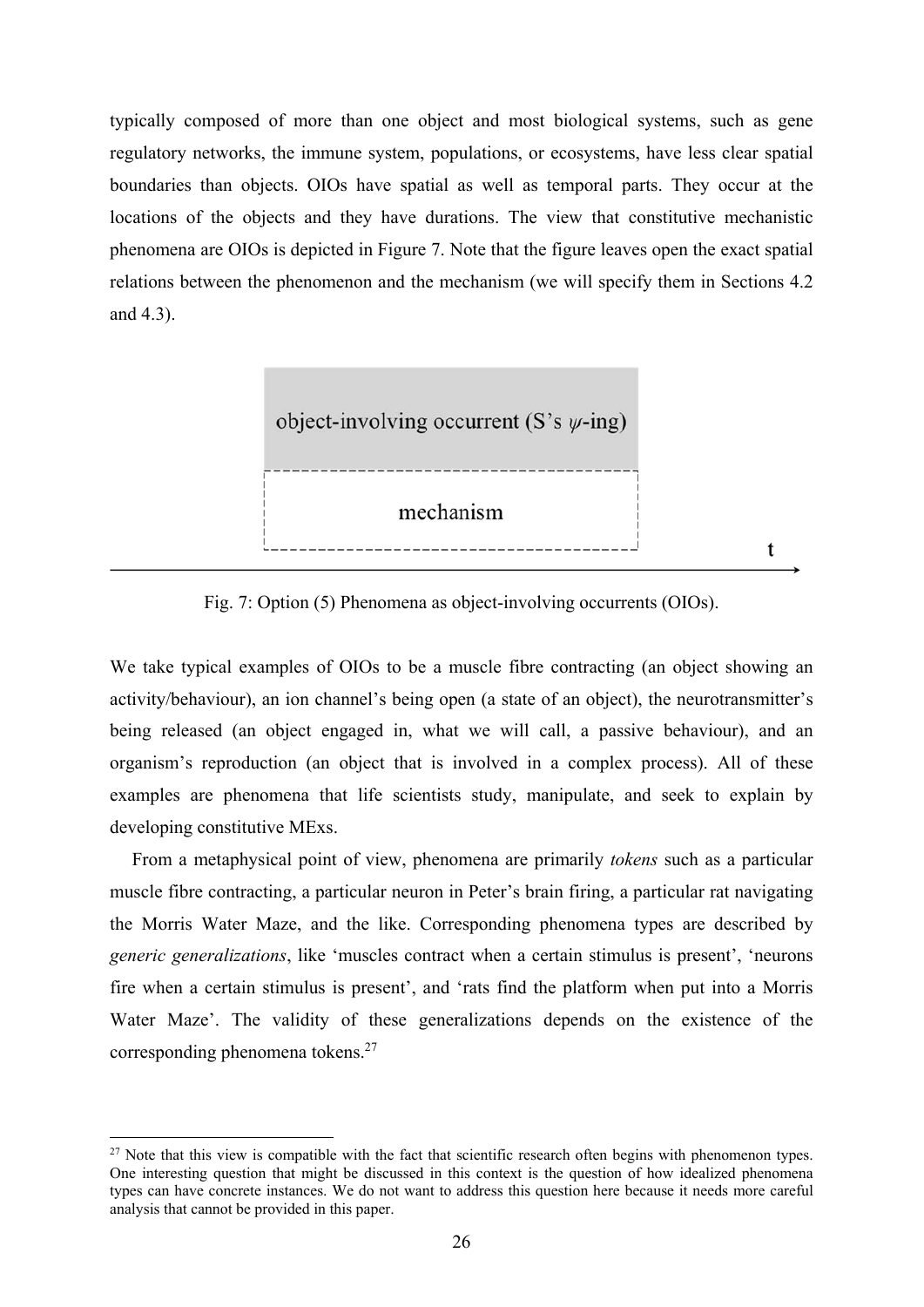Note that the introduction of the term 'object-involving occurrents' is not meant to introduce some new ontological category. At least according to one reading of events, OIOs are simply events (if events are taken to necessarily involve events).We use the term 'objectinvolving occurrent' rather than 'event' since the notion of an event is highly ambiguous (some hold that events are property instantiations in objects, others hold that they involve property instantiations in space-time regions; some hold that events necessarily involve change, others deny that, and so on). By using the term 'object-involving occurrent' we emphasize that constitutive mechanistic phenomena consist of both objects *and* the occurrents in which the objects are engaged. Constitutive mechanistic phenomena always involve objects because the kind of object involved in a phenomenon is crucial for identifying the mechanism that produces and explains the phenomenon (more on this in the next section). Furthermore, constitutive mechanistic phenomena must involve occurrents because what needs an explanation is not an object as such, but only what the object is doing or how it is behaving.<sup>28</sup>

It is worth emphasizing that the view we present in this paper is monistic and pluralistic at the same time. We argue that constitutive mechanistic phenomena cannot be conceived of as input-output relations, as end states, as instantiations of dispositions (rather than their manifestations), as bare behaviours (without involved objects), or as external behaviours of mechanisms. Instead, we claim that they are object-involving occurrents (OIOs). This is a *monistic* view because we argue that all constitutive mechanistic phenomena are of the same ontological kind (i.e. it gives one answer to the question 'What are constitutive mechanistic phenomena?'). However, in another respect our account is also *pluralistic* as the occurrents in which objects can be involved are of different kinds: they are, for instance, behaviours, events, processes, activities, or states that are manifestations of dispositions.

#### **4.2 The object in the phenomenon**

As we have argued in Section 3.4, the object that is engaged in the behaviour to be explained by a constitutive MEx cannot be the mechanism. Mechanisms are not the kind of things we can ascribe behaviours to (since mechanisms already consist of internal behaviours, that is, of component occurrents) and a mechanism cannot be what does the explaining and be part of what is explained at the same time. It is not the mechanism of muscle contraction that is contracting. Nor is it the action potential mechanism that fires, or the spatial memory mechanism that navigates through the Morris Water Maze. Rather, the relevant objects are

<sup>&</sup>lt;sup>28</sup> The concept of an 'acting entity' (Craver [2007], p. 189) that Craver introduces shares some similarities with our concept of an object-involving occurrent. Both involve objects that 'do something', that engage in occurrents.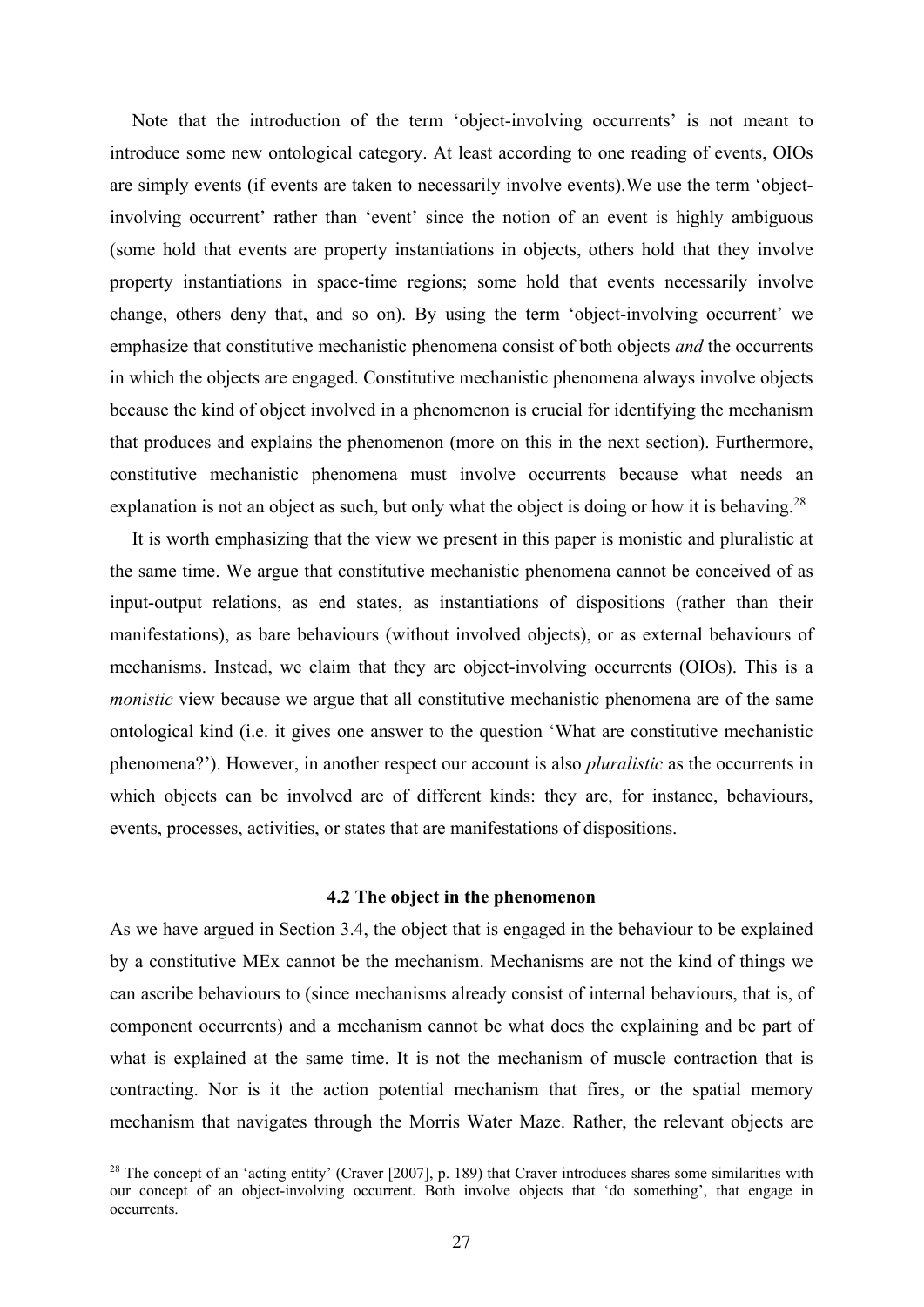individuals that in most cases are larger objects or systems that *contain* one or often more mechanisms (or at least a great deal of the objects that constitute the mechanisms). It is the muscle fibre (not the mechanism of muscle contraction) that contracts; it is the neuron (not the action potential mechanism) that fires; it is the cell that divides (not the cell division mechanism); and it is the mouse (not the spatial memory mechanism) that navigates through the Morris Water Maze. These objects (i.e. the muscle fibre, the neuron, the cell, and the mouse), to which we ascribe the behaviours or occurrents to be explained (i.e. contraction, firing, division, and navigating), cannot be mechanisms for two reasons. First, as we have already shown, mechanisms consist of component objects *and* occurrents and are thus not the kind of thing to which we can attribute behaviours. Second, even if we leave the component occurrents/activities aside and consider only component objects/entities, in most cases the objects or systems that show the behaviours to be explained will be *different from* the collection of all the component objects that constitute the mechanism for that behaviour.

Let us dwell on this last point. We see at least two major respects in which the object or system that is involved in the mechanistic phenomenon differs from the collection of all component objects/entities that constitute the mechanism: first, biological objects like muscle fibres, neurons, cells, or mice often exhibit *more than one characteristic behaviour*, each of which is often the result of a different underlying mechanism (see Kaiser [2015], [unpublished (a)]). For example, cells not only undergo mitosis (i.e. cell division), but also produce proteins, replicate their genome, grow, and die. Organisms such as mice not only navigate through the Morris Water Maze (i.e. memorize spatially), but also reproduce, survive, defend themselves, and so on. If an object exhibits more than one characteristic behaviour it (at least) consists of all those component objects whose occurrents are relevant to bringing about these different behaviours. It does not merely consist of those component objects that are relevant to the *one* behaviour that is to be explained.29 Cells that divide, for instance, do not merely consist of those component objects that constitute the mechanism for cell division (e.g. chromosomes and centrioles). They are also composed of objects (e.g. ribosomes, tRNAs, and amino acids) that are relevant to other characteristic behaviours of cells, such as protein synthesis or apoptosis (cell death).<sup>30</sup> In contrast, mechanisms are always for *one* specific phenomenon and are composed of only those component objects that are relevant to this phenomenon.

<sup>&</sup>lt;sup>29</sup> Of course, how exactly the notion of relevance can be spelled out (i.e. under which conditions an object is a part of another object) is an urgent question. Answering this question amounts to providing an account of (biological) parthood, which is the task for a separate paper (see Kaiser [unpublished (a)]).

<sup>&</sup>lt;sup>30</sup> This is the reason why the phenomenon-box in Figure 6 is larger/higher than the mechanism-box.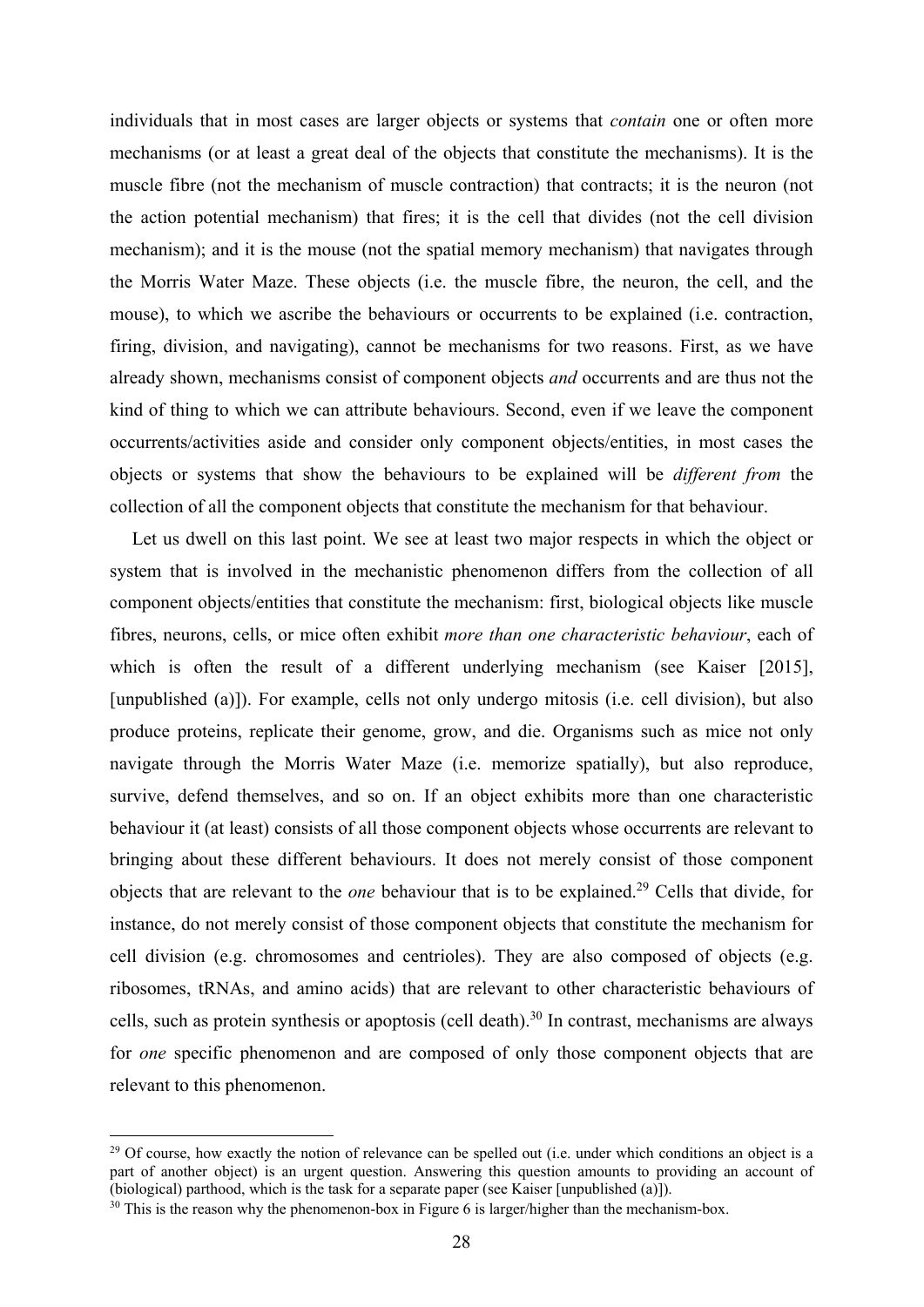Second, the objects involved in mechanistic phenomena are *individuated differently* from the collection of all component objects that constitute a given mechanism. Spatial boundaries, such as the cell membrane, the skin of an organism, or the blood-brain barrier are very important to the demarcation of objects from their environment (see Kaiser [2015], [unpublished (a)]). This is not true for mechanisms because mechanisms 'frequently transgress compartmental [physical] boundaries' (Craver [2007], p. 141). The mechanism for action potential, for instance, consists not only of ion channels, the neuronal membrane, and ions that are located inside of the neuron. In addition, ions that are located outside of the neuron are also components of the mechanism. Another example is the mechanism for muscle contraction that includes an incoming, external neuronal signal (i.e. neurotransmitters that bind to receptor molecules outside of the muscle fibre). Hence, a mechanism can have objects as components that are not (or at least not all of the time) $31$  parts of the object or system that shows the behaviour that is explained by this mechanism. In short, mechanisms can encompass *external* objects.32

These considerations reveal an important distinction: generally speaking, the conditions under which something is a *component* in a mechanism (hereinafter 'componency') differ from the conditions for being a *part* of an object (hereinafter 'parthood'). The centrioles, for example, are parts of the cell, but not components in the mechanism for protein synthesis because their activity is irrelevant to the synthesis of proteins, but relevant to another characteristic behaviour of the cell, namely cell division. The distinction between componency and parthood is already implicit in Craver's account of constitutive relevance ([2007], pp. 139–60), according to which mechanisms are composed of all and only those objects and occurrents  $(X \text{ s } \phi \text{ in } \mathbf{g})$  that satisfy *parthood* and *mutual manipulability* (recall Section 2.3). According to this account, componency presupposes parthood.

Still, the distinction between componency and parthood encounters at least two problems in the context of Craver's approach to constitutive relevance. First, Craver seems to think that phenomena are behaviours of mechanisms as wholes (*S*'s  $\psi$ -ings). Hence, the system (the '*S*') that is referred to in the parthood condition must be the mechanism as a whole. But this obviously blurs the distinction between parthood and componency and it renders the approach

 $31$  This is a point of divergence. One of us thinks that components of mechanisms have to be spatial parts of the phenomenon-OIO at least at some time during the occurrence of the mechanism (where spatial parthood here is understood as an object occupying a sub-region of the spatio-temporal region occupied by another object; Leuridan [2012]; Krickel [unpublished]). The other claims that something can be a component of a mechanism even if it is never a spatial part of the phenomenon-OIO (Kaiser [2015], [unpublished (a)]).

 $32$  David M. Kaplan seems to rely on a similar assumption when he argues that 'the gecko adhesion mechanism is spatially distributed to include *external* components spanning the boundary between the gecko and its environment' ([2012], p. 552; our emphasis).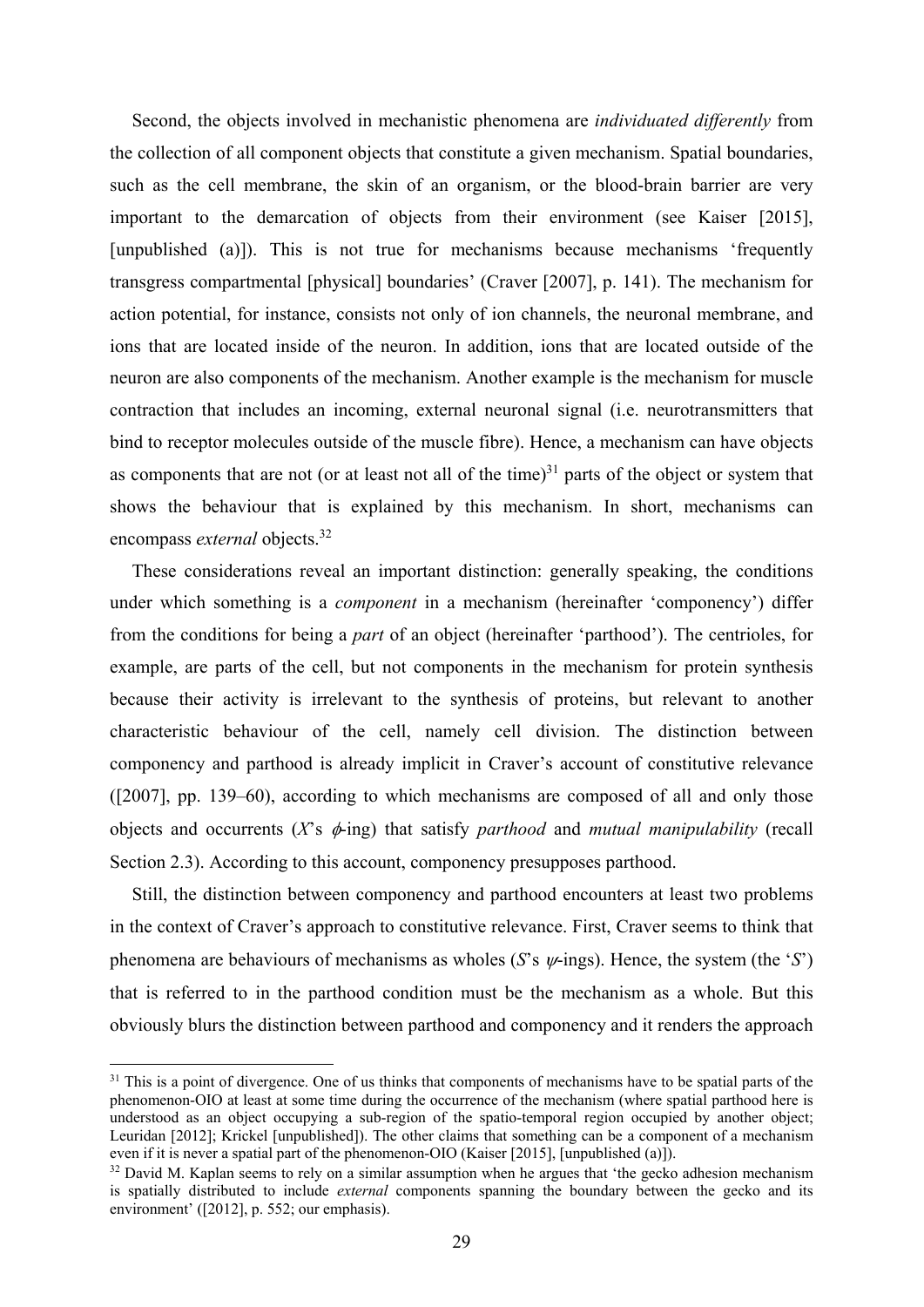to constitutive relevance circular. We might solve this problem by modifying Craver's approach: the system mentioned in the parthood condition might not be the mechanism as a whole, but rather a larger object or system (in the sense characterized in Section 4.1) that is engaged in the behaviour-to-be-explained (the *ψ-*ing).

In this case, a second problem occurs: if the parthood condition is supposed to be a *necessary* condition for being a mechanistic component, this contradicts the claim that some mechanisms transgress spatial boundaries and include occurring objects/acting entities that are *external* to the object or system whose behaviour is to be explained (see Kaiser [2015], [unpublished (a)]). Component objects that are located outside of the spatial boundary of a (higher-level) object are not parts of it and thus cannot be components of mechanisms that are responsible for behaviours of these objects. Consider, for example, the action potential mechanism. This mechanism is responsible for the firing behaviour of neurons. Hence, the object or system that is referred to in the parthood condition is the neuron. For neurons to fire it is crucial that certain ions at a certain point of time diffuse *out* of the neuron. Now, if constitutive relevance requires that the components of the mechanism for the firing of the neuron are parts of the neuron, these ions could not be considered components of the mechanism because they are not parts of the neuron. A plausible way to solve this problem is to weaken the parthood condition and require only the *majority* of components of a mechanism to be parts of the corresponding object or system.

#### **4.3 The adequacy of option (5)**

In this section we show how the view that mechanistic phenomena (tokens) are objectinvolving occurrences (OIOs) meets the three criteria of adequacy that we introduced in Section 2. We will elaborate on these points in turn.

First, as the various examples that we have discussed indicate, option (5) captures paradigmatic examples of the phenomena of constitutive MExs, such as the contraction of a muscle fibre, the firing of a neuron, cell division, the cell synthesizing proteins, growing, dying, and replicating DNA, the navigation of a mouse through the Morris Water Maze, or the vision of a mammal. Hence, our approach to constitutive mechanistic phenomena satisfies (*C1*).

Second, criterion of adequacy (*C3*) states that constitutive mechanistic phenomena have to be such that they can plausibly be constituted by mechanisms. We have argued that this implies (at least) that constitutive mechanistic phenomena must be such that they can have spatial parts, and that they must be temporally extended. OIOs satisfy this criterion: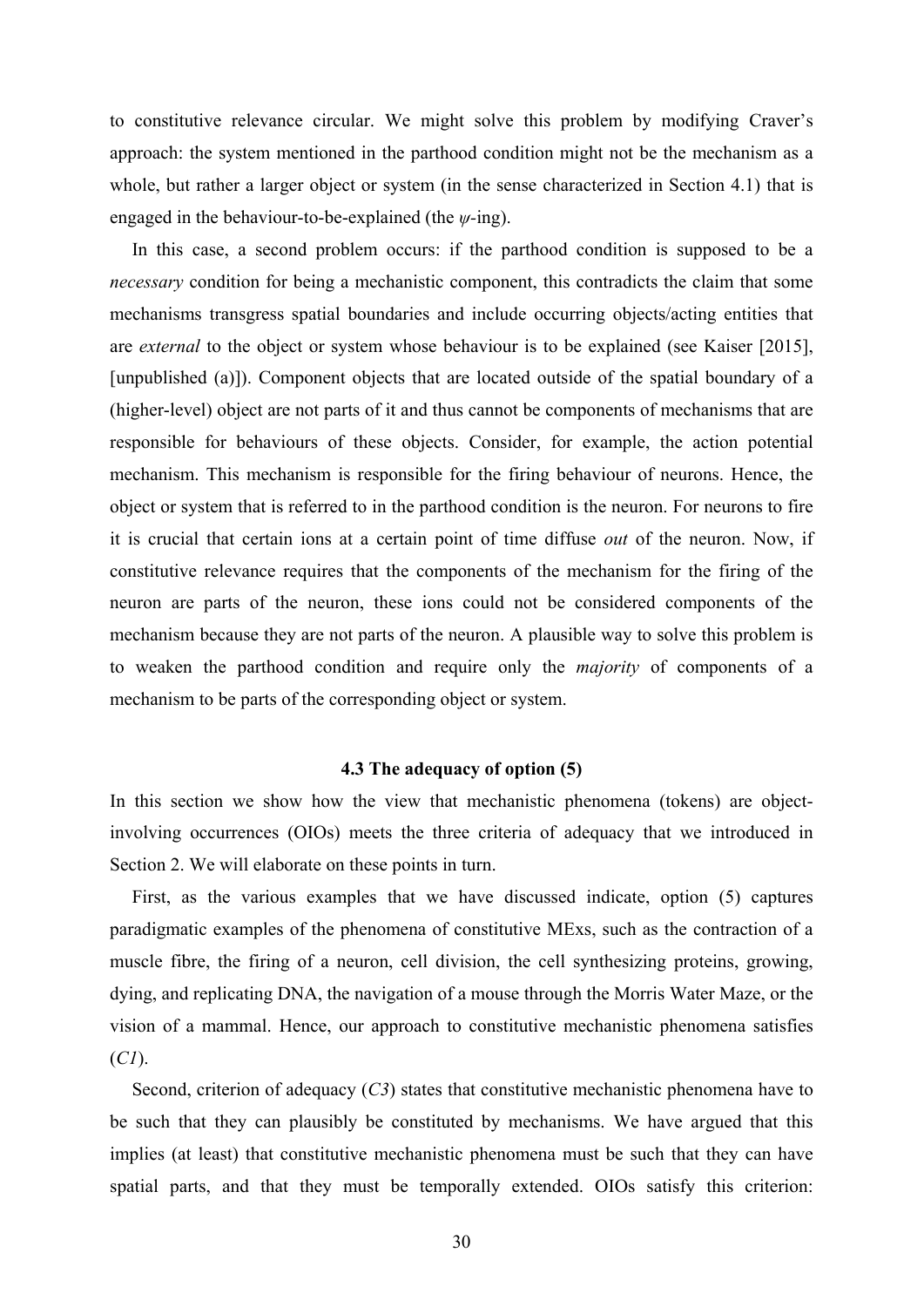occurrents are extended in time. Objects are extended in space. OIOs inherit these features. Thus, phenomena as OIOs meet the third criterion of adequacy (*C3*).

Third, concerning (*C2*) one might object that our analysis reveals that the ontological natures of constitutive and etiological mechanistic phenomena are not that different. Etiological MExs describe phenomena as being caused by mechanisms. If one assumes that the relata of causation are events, it is plausible to assume that *etiological* mechanistic phenomena are *events*. One might further argue that events are not that different from our OIOs—depending on what one takes events to be, either all OIOs are events or at least some OIOs are events. This would imply that the phenomena involved in etiological MExs are of the same or a similar ontological kind as those involved in constitutive MExs (contra Ylikoski [2013]). This is not a problematic consequence since our analysis reveals that the difference between constitutive and etiological mechanistic phenomena lies somewhere else, namely in their *relation to mechanisms*. In a nutshell, in etiological MExs the phenomenon occurs temporally after the mechanism has occurred. In constitutive MExs the phenomenon (i) occurs *at the same time* as the mechanism occurs and (ii) most components of constitutive mechanisms are *spatially contained* in the object or system that constitutes the OIO that is the phenomenon. Etiological mechanisms might, but need not be spatially contained in the object or system that constitutes the phenomenon.

Let us enter into further details. Consider spatial relations first. As we have argued in Section 4.2, it is plausible to assume that the majority of the components of constitutive mechanisms are *spatially contained* in (i.e. located inside of the spatial boundary of) the object or system *S* whose behaviour ( $\psi$ -ing) is to be explained. For example, the mechanism for muscle contraction consists of actin and myosin filaments, sarcoplasmic reticula, calcium ions, and so on, which are all located inside of the cell membrane of the muscle fibre. Constitutive mechanisms may also encompass component objects that are external to the phenomenon-object (e.g. the neuronal signal is external to the muscle fibre), but the majority of the components are parts of the phenomenon-object and thus spatially contained within it. With respect to etiological mechanisms there exists no requirement of this kind. Components of etiological mechanisms may or may not be spatially contained in the phenomenon-object or system whose behaviour is to be explained. For example, the etiological explanation of why a certain phenotypic trait (e.g. brown skin colour) became prevalent in a population of mice refers not only to parts of the members of the population (and their genetic constituency), but also and in particular to environmental factors (such as the plants that grow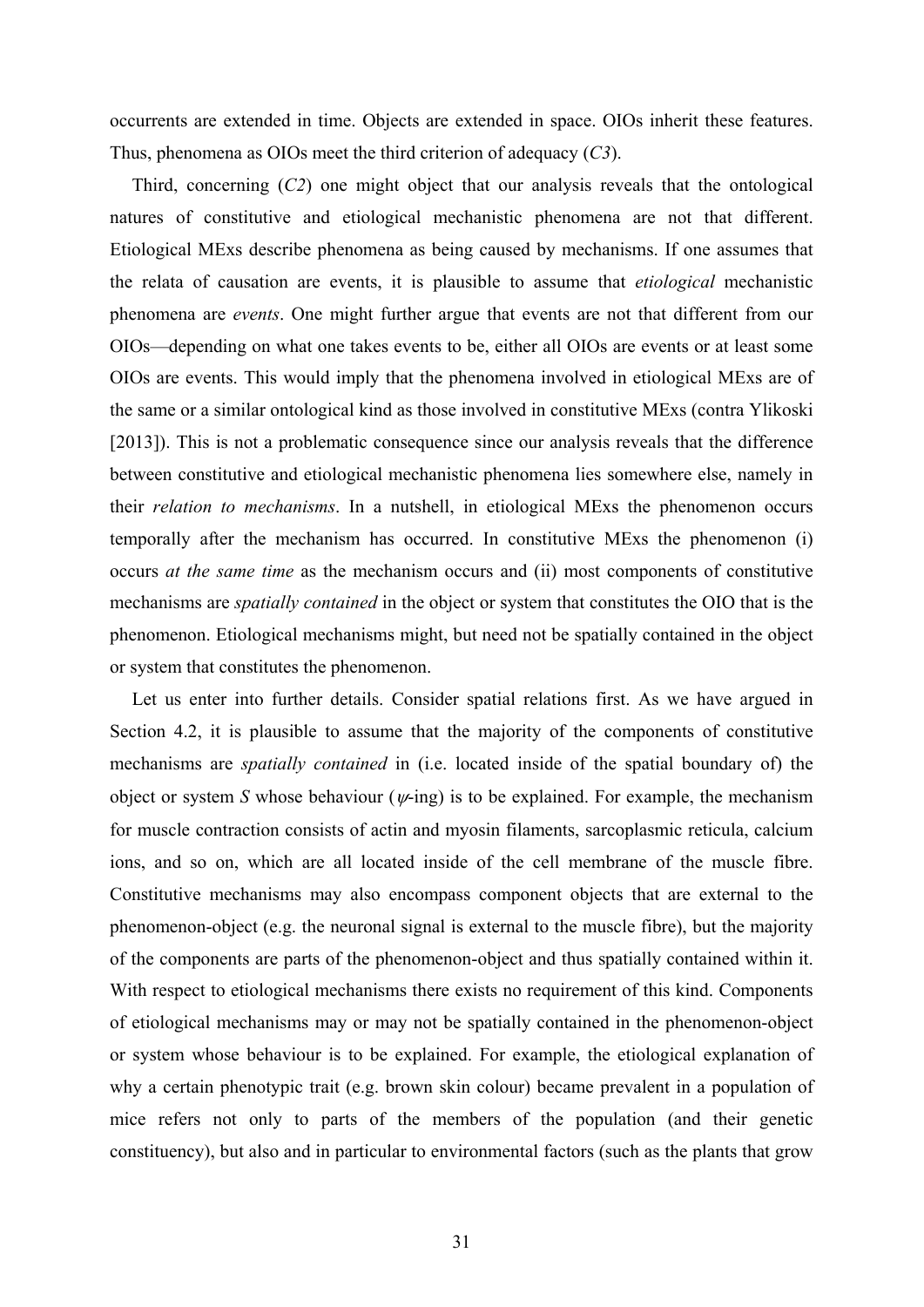in the area where the mice live) that are not spatially contained in the object whose state is to be explained (i.e. the prevalence of mice with brown skin colour in the population).<sup>33</sup>

Furthermore, for constitutive MExs spatial parthood between mechanisms (more precisely, their component objects) and phenomena (more precisely, the object involved in the phenomenon) is *not sufficient*. Temporal relations between the occurrences, in which the phenomenon-object is involved, and the component occurrents, which constitute the mechanism, must be taken into account as well (in addition to relevance relations that are supposed to be covered by the mutual manipulability requirement). In the case of constitutive mechanisms the occurrents that are components of the mechanism *occur during* the explanandum phenomenon's taking place (recall Section 2.3). For example, the release of calcium ions from the endoplasmic reticulum into the cytosol (a component of the mechanism for muscle contraction) occurs during the contraction of the muscle fibre (the phenomenon to be explained). By contrast, etiological mechanisms *occur earlier* than the phenomena they explain. For example, the etiological mechanism that causes the prevalence of mice with brown skin colour in a population and that describes the interactions between brown and nonbrown mice with the environment (e.g. that brown mice are better hidden from predators) occurs *before* the event that the brown colour trait is prevalent in a population occurs.

To sum up, what characterizes constitutive mechanisms and distinguishes them from etiological ones is that, first, the *majority* of the components of constitutive mechanisms (but not necessarily all of them) are *spatially contained* in the phenomenon-object, and second, that constitutive mechanisms *occur during the same time span* as the phenomena they explain. Hence, our account of the ontological nature of mechanistic phenomena it is in line with and makes sense of the difference between etiological and constitutive mechanisms (*C2*).

# **5 Conclusion**

In this paper, we have developed an account of the ontological nature of phenomena that are explained by constitutive MExs. This account fills a gap in the mechanistic literature because the metaphysics of constitutive mechanistic phenomena has not been specified yet. Filling this gap is important because three claims that lie at the heart of the New Mechanistic approach crucially hinge on the notion of a constitutive phenomenon: mechanisms are supposed to constitutively *explain* phenomena, they do so because they *constitute* phenomena, and

<sup>33</sup> Of course, one could doubt that this is a *mechanistic* explanation at all. But defending this claim is the task of the New Mechanists, not ours. Furthermore, one could also question whether this is an *etiological* MEx (rather than a constitutive one). However, if this were a constitutive MEx the explanandum phenomenon would have to be different: the *change* of allele frequencies in the population, and not the prevalence of a certain trait in a population, would have to be the phenomenon to be explained.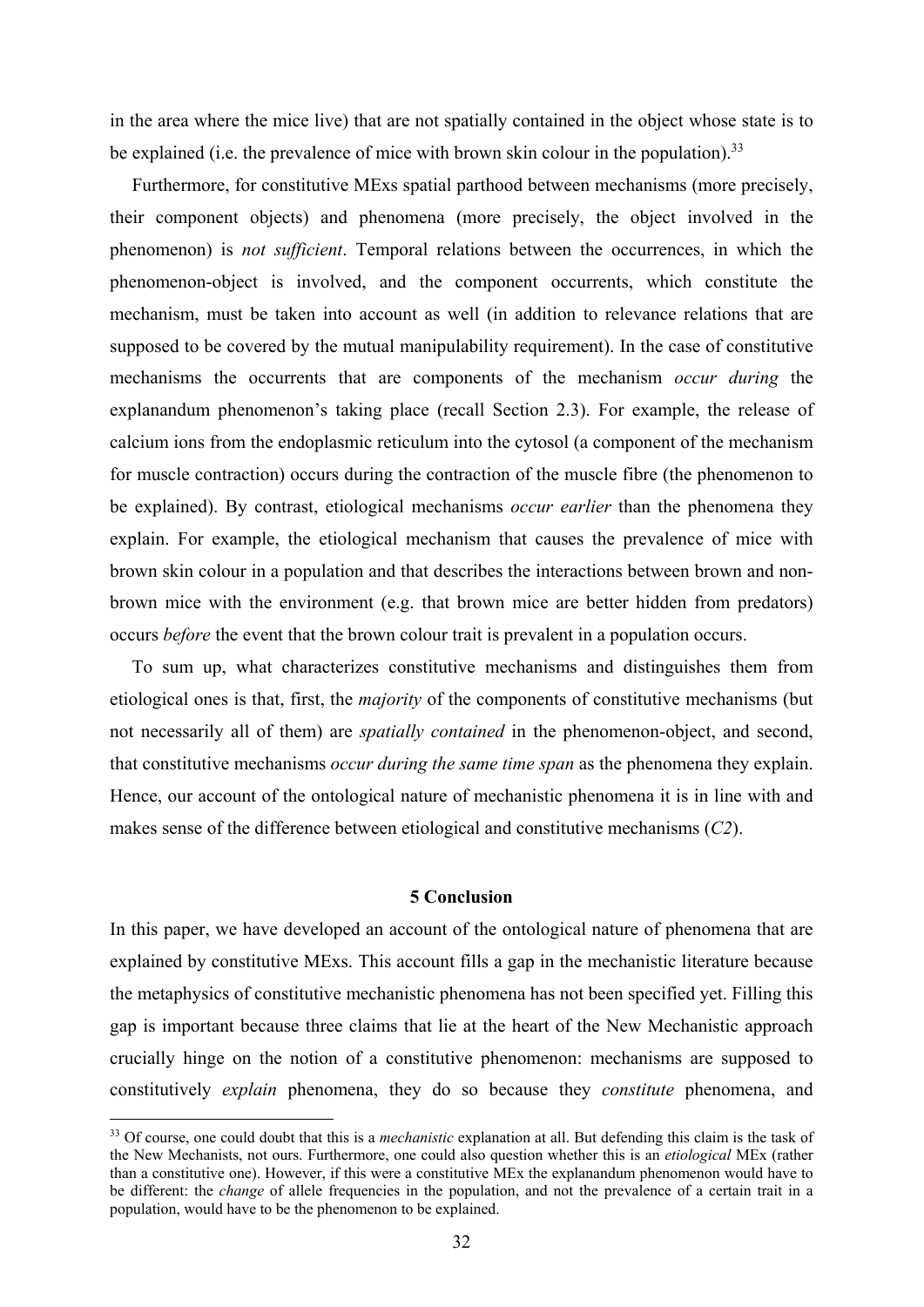phenomena are said to *determine the individuation* of the mechanisms that constitute them. Only if we know what constitutive mechanistic phenomena are can we make sense of these three major claims.

According to our approach, phenomena explained by constitutive MExs can best be understood as object-involving occurrents (OIOs), which are objects or systems that are involved in a certain process or event, or are in a certain state. Typically, the phenomena that are investigated by the life sciences are organisms or parts/groups of organisms, which are engaged in certain behaviours or activities. Understanding constitutive mechanistic phenomena as OIOs enables us to make sense of the three claims of the New Mechanists. First, in constitutive MExs mechanisms explain the *behaviours of objects*. Second, the difference between etiological and constitutive MExs consists in the fact that the components of constitutive mechanisms occur *during the same time span* in which the phenomenon occurs, whereas etiological mechanisms occur *before* the phenomena they explain. Furthermore, in constitutive mechanisms *most* of the components are *spatially contained* in the OIO that constitutes the phenomenon, whereas etiological mechanisms are not spatially restricted. Hence, according to our view, a necessary condition for mechanistic constitution is the following: a mechanism constitutes a phenomenon only if every component of the mechanism occurs during the phenomenon's occurrence, and most of the components are spatially contained in the phenomenon. Finally, our approach also clarifies the individuationclaim. A mechanism is composed of only those objects and occurrents that are constitutively relevant to the phenomenon that the mechanism is supposed to explain. According to our approach, this implies that a component of a mechanism must be relevant to a particular *behaviour of an object*, where it must be the case that the component-occurrent occurs during the phenomenon-occurrent, and the component-object is a spatial part of the phenomenonobject (at least most of them). Of course, this is only a necessary condition—we still have to specify when a putative component is *relevant* to the phenomenon. This is an urgent question, but an answer goes beyond the scope of this paper.

We are confident that our analysis of the metaphysics of mechanistic phenomena can be used to enrich and clarify other questions in the mechanistic literature, for instance: What is the mechanistic level relation, and what are its relata? What are higher-level interventions, in contrast to lower-level interventions? Are phenomena multiply realizable (or rather multiply constitutable) by different mechanisms?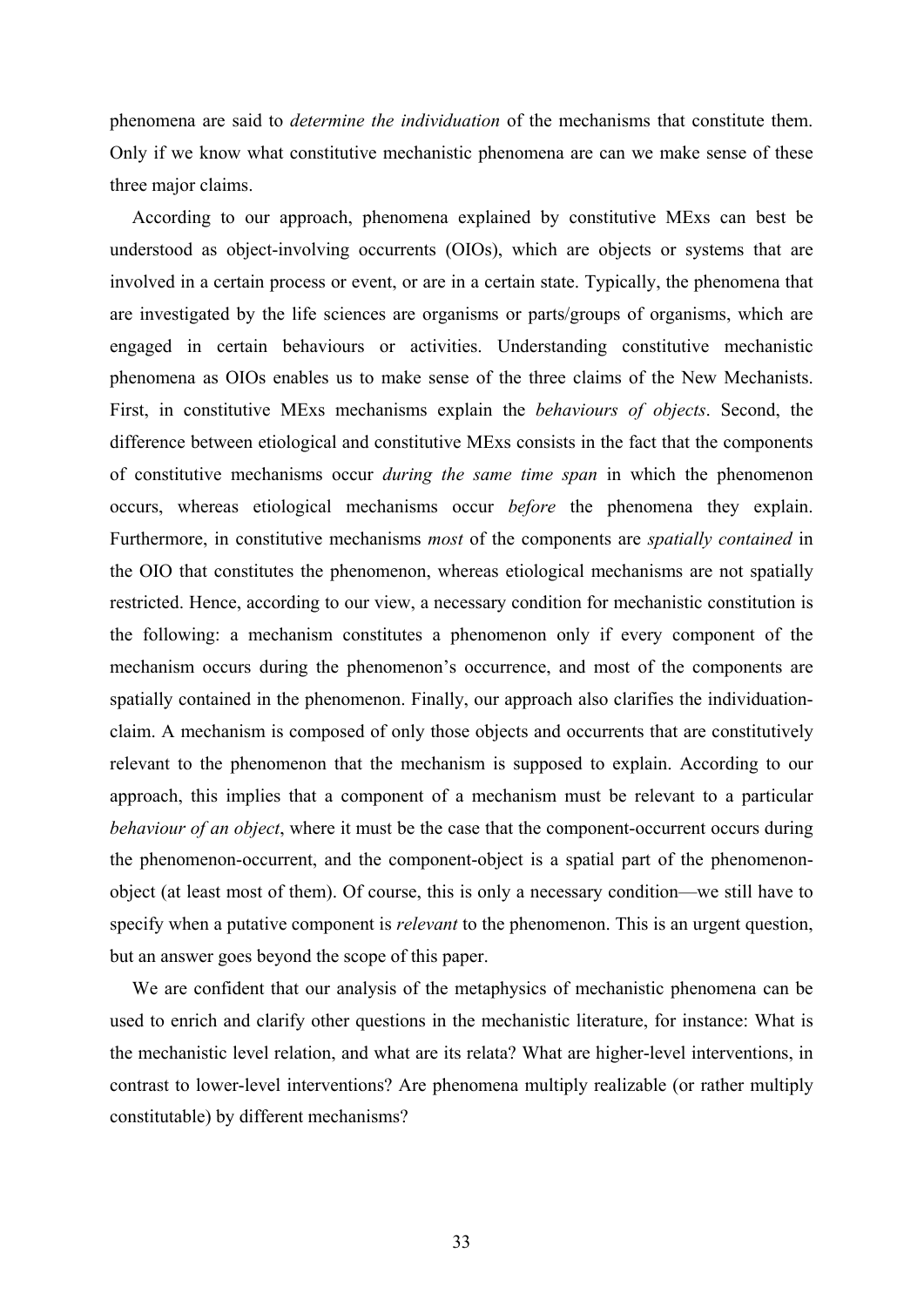#### **Funding**

This work was partially supported by the Deutsche Forschungsgemeinschaft (DFG) [FOR-1063].

#### **Acknowledgements**

We would like to thank the members of the Kolloquium zur theoretischen Philosophie (Universität zu Köln), of the Lake Geneva Biological Interest Group (lgBIG, Université de Genève), and of the Lehrstuhlkolloquium of Prof. Keil (Humboldt-Universität zu Berlin) for comments on earlier drafts. Our thanks also go to Kelley Schiffman and Tim Steeger for proof reading and formatting.

#### **References**

- Andersen, H. [2012]: 'The Case for Regularity in Mechanistic Causal Explanation', *Synthese*, **189**, pp. 415–32.
- Baker, L. R. [1997]: 'Why Constitution is Not Identity', *The Journal of Philosophy*, **94**: 599– 621.
- Barros, B. [2008]: 'Natural Selection as a Mechanism', *Philosophy of Science*, **75**, pp. 306– 322.
- Baumgartner, M. and Gebharter, A. [2015]: 'Constitutive Relevance, Mutual Manipulability, and Fat-Handedness', *The British Journal for the Philosophy of Science*.
- Bechtel, W. [2005]: 'The Challenge of Characterizing Operations in the Mechanisms underlying Behaviour', *Journal of the Experimental Analysis of Behaviour*, **84**[3], pp. 313–25.
- Bechtel, W. [2006]: *Discovering Cell Mechanisms. The Creation of Modern Cell Biology*, Cambridge: Cambridge University Press.
- Bechtel, W. [2008]: *Mental Mechanisms*. *Philosophical Perspectives on Cognitive Neuroscience*, New York and London: Taylor and Francis Group.
- Bechtel, W. [2011]: 'Mechanism and Biological Explanation', *Philosophy of Science*, **78**, pp. 533–57.
- Bechtel, W. and Abrahamsen, A. [2005]: 'Explanation: a mechanist alternative', *Stud. Hist. Phil. Biol. & Biomed. Sci.*, **36**, pp.421–41.
- Bennett, M. and Hacker, P. [2003]: *Philosophical Foundations of Neuroscience*. Oxford and Malden, Mass.: Wiley-Blackwell.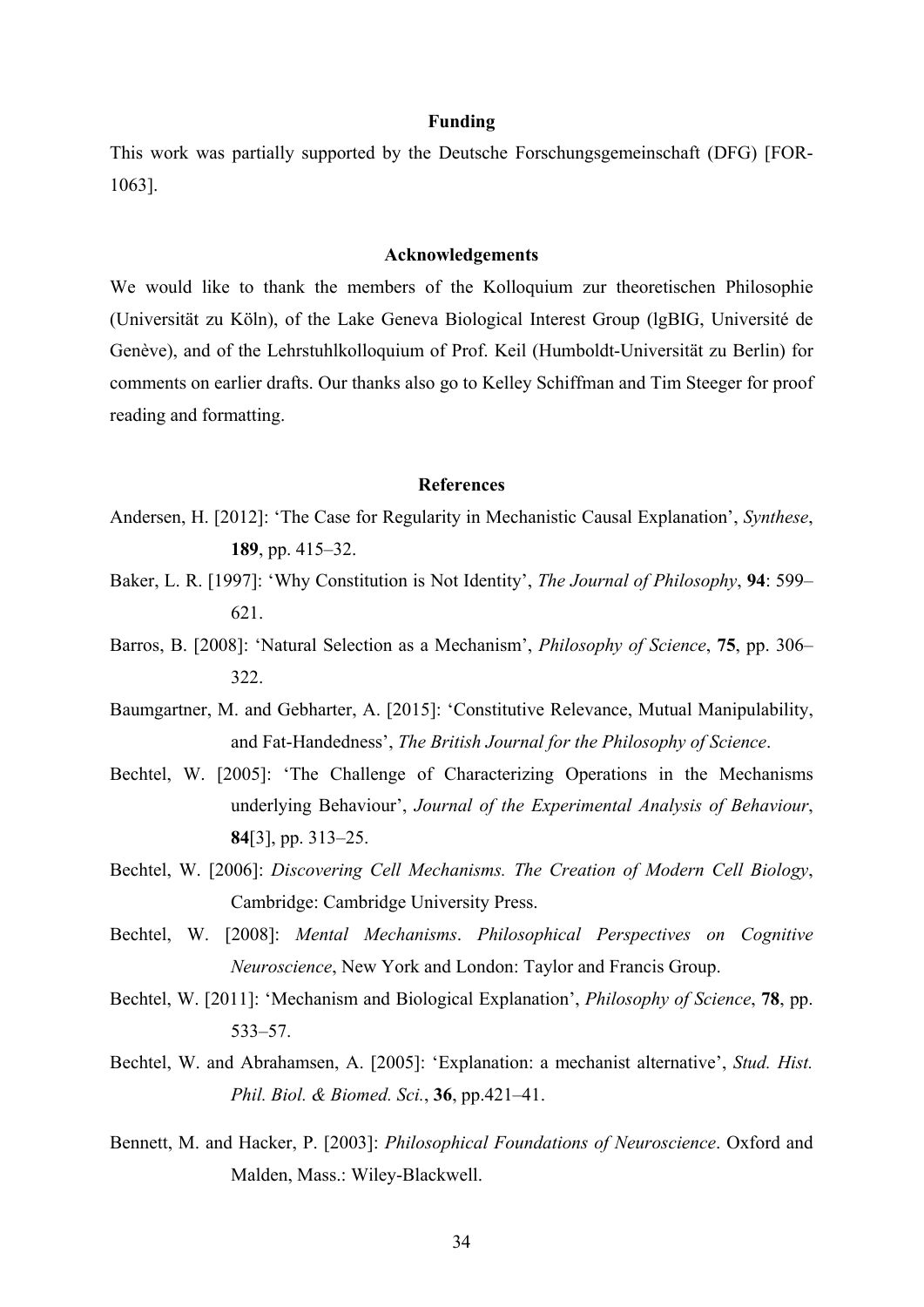- Bechtel, W. and Richardson, R.C. [2010]: *Discovering Complexity. Decomposition and Localization as Strategies in Scientific Research*, Cambridge: MIT Press.
- Bogen, J. [2005]: 'Regularities and Causality; Generalizations and Causal Explanations', *Studies in History and Philosophy of Biological and Biomedical Sciences*, **36**, pp. 397–420.
- Bogen, J. [2008]: 'Causally Productive Activities', *Studies in History and Philosophy of Science*, **39**, pp. 112–23.
- Campaner, R. [2006]: 'Mechanisms and Counterfactuals: A Different Glimpse of the (Secret?) Connexion', *Philosophica*, **77**, pp. 15–44.
- Callender, C. [2011]: 'Philosophy of Science and Metaphysics', in S. French and J. Saatsi (*eds*), *Continuum Companion to the Philosophy of Science*, Continuum, pp. 33–54.
- Craver, C. [2007]: *Explaining the Brain*, Oxford: Oxford University Press.
- Craver, C. [2014]: 'The Ontic Account of Scientific Explanation', in M. I. Kaiser, O. Scholz, D. Plenge, and A. Hüttemann (*eds*), *Explanation in the Special Sciences – The Case of Biology and History* [Synthese Library], Dordrecht: Springer, pp. 27–52.
- Craver, C. F. and Bechtel, W. [2007]: 'Top-down Causation without Top-down Causes', *Biology and Philosophy*, **22**, pp. 547–63.
- Craver, C. F. and Darden, L. [2001]: 'Discovering Mechanisms in Neurobiology: The Case of Spatial Memory', in P. Machamer, R. Grush, P. McLaughlin (*eds*), *Theory and Method in Neuroscience*, Pittsburgh: University of Pittsburgh Press, pp. 112–37.
- Craver, C. F. and Darden, L. [2013]: *In Search of Mechanisms. Discoveries across the Life Sciences*, Chicago/London: University of Chicago Press.
- Craver, C. F. and Kaiser, M. I. [2013]: 'Mechanisms and Laws: Clarifying the Debate', in H. K. Chao, S.-T. Chen, and R. L. Millstein (*eds*), *Mechanism and Causality in Biology and Economics*, Dordrecht: Springer, pp. 125–45.
- Cummins, R. [1983]: *The Nature of Psychological Explanation*. Cambridge, MA: Bradford and MIT Press.
- Darden, L. [2002]: 'Strategies for Discovering Mechanisms: Schema Instantiation, Modular Subassembly, Forward/Backward Chaining', *Philosophy of Science*, **69**[3], Supplement: Proceedings of the 2000 Biennial Meeting of the Philosophy of Science Association. Part II: Symposia Papers. (Sep., 2002), pp. 354–65.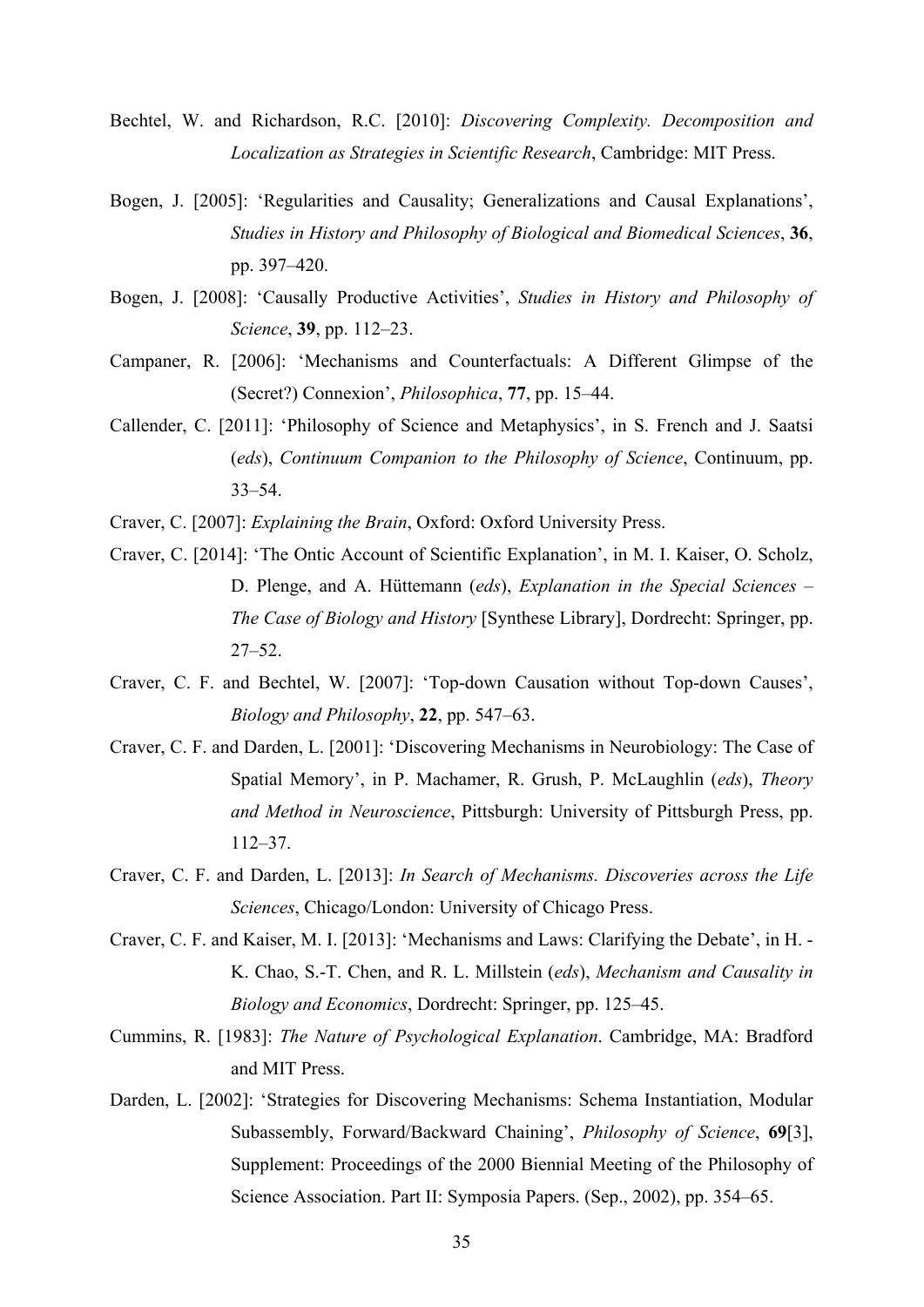- Gillett, C. [2013]: 'Constitution, and Multiple Constitution, in the Sciences: Using the Neuron to Construct a Starting Framework', *Minds and Machines* **23**[3], pp. 309–37.
- Glennan, S. [1996]: 'Mechanism and the Nature of Causation', *Erkenntnis*, **44**, pp. 49–71.
- Glennan, S. [2002]: 'Rethinking Mechanistic Explanation', *Philosophy of Science*, **69**, pp. 342–53.
- Glennan, S. [2005]: 'Modeling Mechanisms', *Studies in History and Philosophy of Science Part C*, **36**[2], pp. 443–64.
- Glennan, S. [2009]: 'Productivity, relevance and natural selection', *Biology & Philosophy,* **24**[3], pp. 325–39.
- Glennan, S. [2010]: 'Ephemeral Mechanisms and Historical Explanation', *Erkenntnis*, **72**, 251–66.
- Harbecke, J. [2010]: 'Mechanistic Constitution in Neurobiological Explanations', *International Studies in the Philosophy of Science*, **24**, pp. 267–85.
- Illari, P. and Williamson, J. [2013]: 'In Defense of Activities', *Journal for General Philosophy of Science*, **44**, pp. 69–83.
- Illari, P. and Williamson, J. [2012]: 'What is a mechanism? Thinking about mechanisms across the sciences', *European Journal of Philosophy of Science*, **2**, pp. 119– 35.
- Kaiser, M. I. [2015]: *Reductive Explanation in the Biological Sciences*, Dordrecht: Springer.
- Kaiser, M. I. [unpublished (a)]: 'Individuating Part-Whole Relations in the Biological World'.
- Kaiser, M. I. [unpublished (b)]: 'Normativity in Philosophy of Science'.
- Kaplan, D. M. [2012]: 'How to demarcate the boundaries of cognition', *Biol Philos*, **27**: pp. 545–70.
- Krickel, B. [unpublished]: *The Metaphysics of Mechanisms*, Dissertation, Humboldt-Universität zu Berlin.
- Leuridan, B., [2012]: 'Three Problems for the Mutual Manipulability Account of Constitutive Relevance in Mechanisms', *British Journal of Philosophy of Science*, **63**[2], pp. 1–29.
- Lewis, D. K. [1986]: *On the plurality of worlds*, Oxford: Blackwell.
- Machamer, P. [2004]: 'Activities and Causation: The Metaphysics and Epistemology of Mechanisms', *International Studies in the Philosophy of Science,* **18**[1], pp. 27–39.
- Machamer, P., Darden, L., and Craver, C. [2000]: 'Thinking about Mechanisms', *Philosophy of Science*, **67**, pp. 1–25.
- Maudlin, T. [2007]: *The Metaphysics within Physics*, Oxford: Oxford University Press.